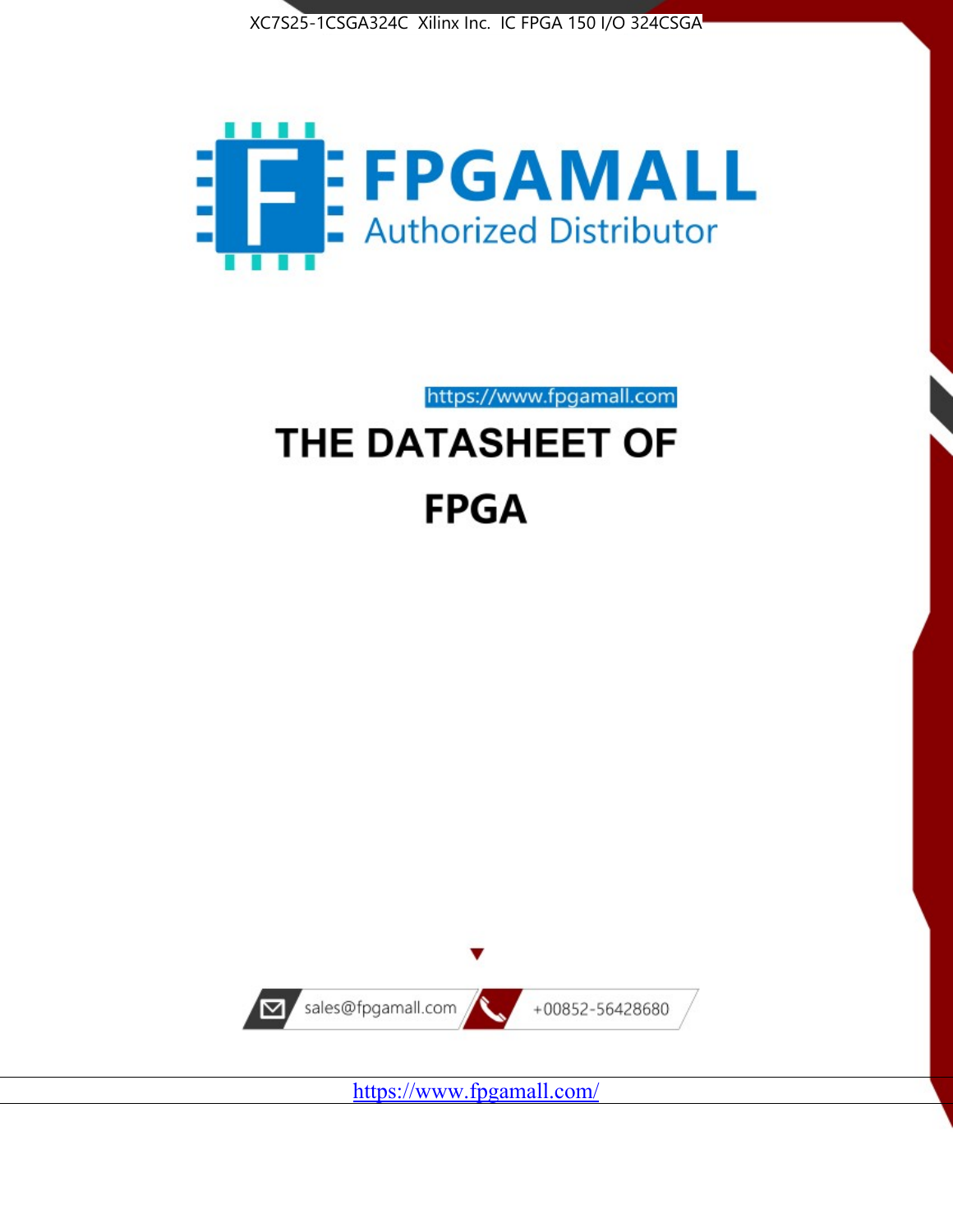# **EXALINX**

# **7 Series FPGAs Data Sheet: Overview**

DS180 (v2.6) February 27, 2018 **Product Specification**

**General Description**

Xilinx® 7 series FPGAs comprise four FPGA families that address the complete range of system requirements, ranging from low cost, small form factor, cost-sensitive, high-volume applications to ultra high-end connectivity bandwidth, logic capacity, and signal processing capability for the most demanding high-performance applications. The 7 series FPGAs include:

- Spartan®-7 Family: Optimized for low cost, lowest power, and high I/O performance. Available in low-cost, very small form-factor packaging for smallest PCB footprint.
- Artix®-7 Family: Optimized for low power applications requiring serial transceivers and high DSP and logic throughput. Provides the lowest total bill of materials cost for high-throughput, cost-sensitive applications.
- Kintex®-7 Family: Optimized for best price-performance with a 2X improvement compared to previous generation, enabling a new class of FPGAs.
- Virtex®-7 Family: Optimized for highest system performance and capacity with a 2X improvement in system performance. Highest capability devices enabled by stacked silicon interconnect (SSI) technology

Built on a state-of-the-art, high-performance, low-power (HPL), 28 nm, high-k metal gate (HKMG) process technology, 7 series FPGAs enable an unparalleled increase in system performance with 2.9 Tb/s of I/O bandwidth, 2 million logic cell capacity, and 5.3 TMAC/s DSP, while consuming 50% less power than previous generation devices to offer a fully programmable alternative to ASSPs and ASICs.

# **Summary of 7 Series FPGA Features**

- Advanced high-performance FPGA logic based on real 6-input lookup table (LUT) technology configurable as distributed memory.
- 36 Kb dual-port block RAM with built-in FIFO logic for on-chip data buffering.
- High-performance SelectIO™ technology with support for DDR3 interfaces up to 1,866 Mb/s.
- High-speed serial connectivity with built-in multi-gigabit transceivers from 600 Mb/s to max. rates of 6.6 Gb/s up to 28.05 Gb/s, offering a special low-power mode, optimized for chip-to-chip interfaces.
- A user configurable analog interface (XADC), incorporating dual 12-bit 1MSPS analog-to-digital converters with on-chip thermal and supply sensors.
- DSP slices with 25 x 18 multiplier, 48-bit accumulator, and pre-adder for high-performance filtering, including optimized symmetric coefficient filtering.
- Powerful clock management tiles (CMT), combining phase-locked loop (PLL) and mixed-mode clock manager (MMCM) blocks for high precision and low jitter.
- Quickly deploy embedded processing with MicroBlaze™ processor.
- Integrated block for PCI Express® (PCIe), for up to x8 Gen3 Endpoint and Root Port designs.
- Wide variety of configuration options, including support for commodity memories, 256-bit AES encryption with HMAC/SHA-256 authentication, and built-in SEU detection and correction.
- Low-cost, wire-bond, bare-die flip-chip, and high signal integrity flipchip packaging offering easy migration between family members in the same package. All packages available in Pb-free and selected packages in Pb option.
- Designed for high performance and lowest power with 28 nm, HKMG, HPL process, 1.0V core voltage process technology and 0.9V core voltage option for even lower power.

| <b>Max. Capability</b>         | Spartan-7           | Artix-7                                    | Kintex-7                                              | Virtex-7                                |
|--------------------------------|---------------------|--------------------------------------------|-------------------------------------------------------|-----------------------------------------|
| Logic Cells                    | 102K                | 215K                                       | 478K                                                  | 1,955K                                  |
| Block RAM <sup>(1)</sup>       | 4.2 Mb              | 13 Mb                                      | 34 Mb                                                 | 68 Mb                                   |
| <b>DSP Slices</b>              | 160                 | 740                                        | 1,920                                                 | 3,600                                   |
| DSP Performance <sup>(2)</sup> | 176 GMAC/s          | 929 GMAC/s                                 | 2.845 GMAC/s                                          | 5,335 GMAC/s                            |
| MicroBlaze CPU(3)              | 260 DMIPs           | 303 DMIPs                                  | 438 DMIPs                                             | 441 DMIPs                               |
| Transceivers                   |                     | 16                                         | 32                                                    | 96                                      |
| <b>Transceiver Speed</b>       |                     | $6.6$ Gb/s                                 | $12.5$ Gb/s                                           | 28.05 Gb/s                              |
| Serial Bandwidth               |                     | $211$ Gb/s                                 | 800 Gb/s                                              | 2,784 Gb/s                              |
| PCIe Interface                 |                     | x4 Gen2                                    | x8 Gen2                                               | x8 Gen3                                 |
| Memory Interface               | 800 Mb/s            | 1.066 Mb/s                                 | 1,866 Mb/s                                            | 1,866 Mb/s                              |
| I/O Pins                       | 400                 | 500                                        | 500                                                   | 1,200                                   |
| I/O Voltage                    | $1.2V - 3.3V$       | $1.2V - 3.3V$                              | $1.2V - 3.3V$                                         | $1.2V - 3.3V$                           |
| Package Options                | Low-Cost. Wire-Bond | Low-Cost, Wire-Bond,<br>Bare-Die Flip-Chip | Bare-Die Flip-Chip and High-<br>Performance Flip-Chip | <b>Highest Performance</b><br>Flip-Chip |

#### *Table 1:* **7 Series Families Comparison**

#### **Notes:**

1. Additional memory available in the form of distributed RAM.

2. Peak DSP performance numbers are based on symmetrical filter implementation.<br>3. Peak MicroBlaze CPU performance numbers based on microcontroller preset.

Peak MicroBlaze CPU performance numbers based on microcontroller preset.

© Copyright 2010–2018 Xilinx, Inc., Xilinx, the Xilinx logo, Artix, ISE, Kintex, Spartan, Virtex, Vivado, Zynq, and other designated brands included herein are trademarks of Xilinx in the United States and other countries. PCI Express is a trademark of PCI-SIG and used under license. All other trademarks are the property of their respective owners.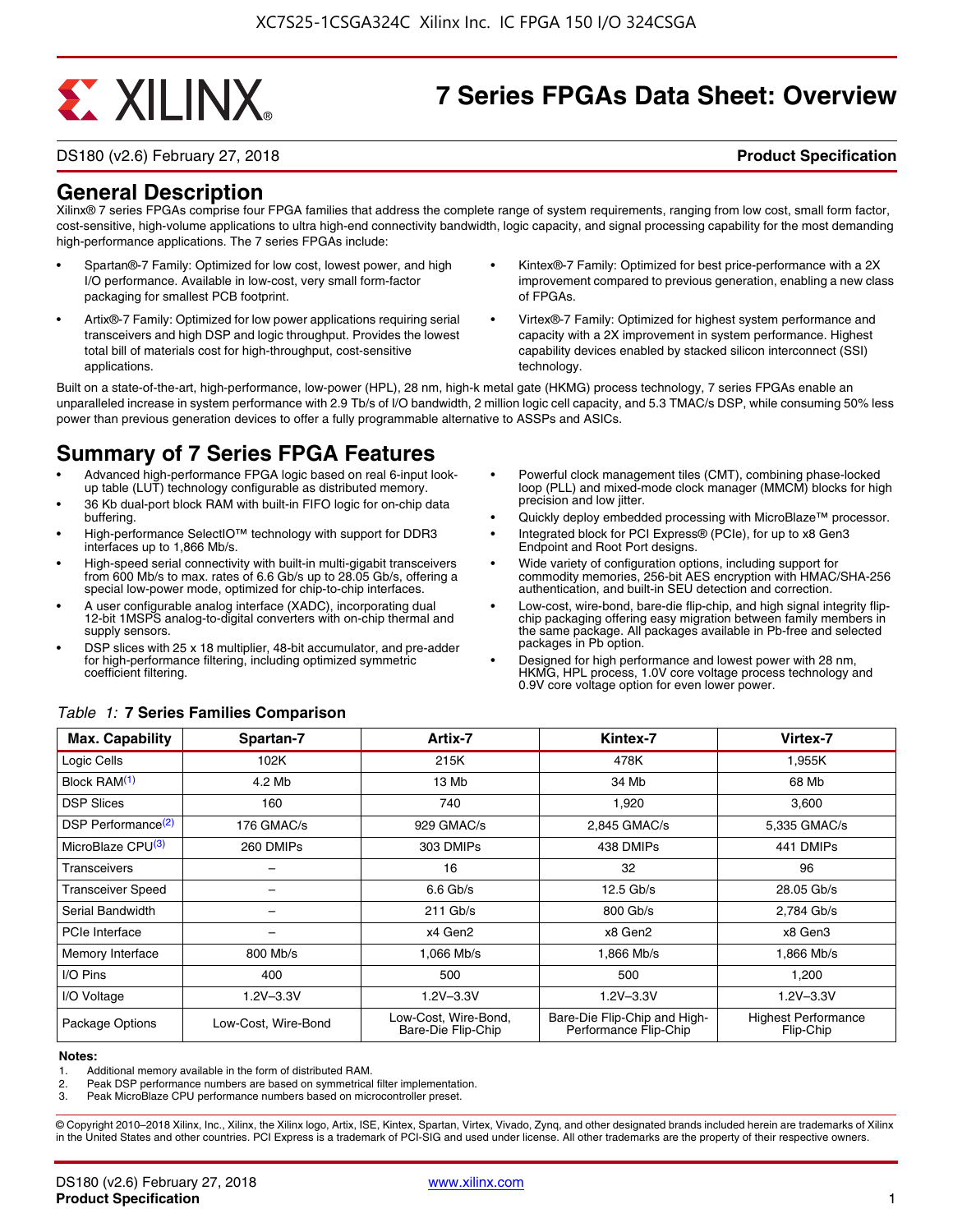# **Spartan-7 FPGA Feature Summary**

### *Table 2:* **Spartan-7 FPGA Feature Summary by Device**

|               |                |                       | <b>CLB</b>                            |                                     |              | <b>Block RAM Blocks</b> <sup>(3)</sup> |             |                     |             |             |                              |                                   |                              |
|---------------|----------------|-----------------------|---------------------------------------|-------------------------------------|--------------|----------------------------------------|-------------|---------------------|-------------|-------------|------------------------------|-----------------------------------|------------------------------|
| <b>Device</b> | Logic<br>Cells | Slices <sup>(1)</sup> | Max<br><b>Distributed</b><br>RAM (Kb) | <b>DSP</b><br>Slices <sup>(2)</sup> | <b>18 Kb</b> | 36 Kb                                  | Max<br>(Kb) | CMTS <sup>(4)</sup> | <b>PCle</b> | GT          | <b>XADC</b><br><b>Blocks</b> | Total I/O<br>Banks <sup>(5)</sup> | <b>Max User</b><br><b>VO</b> |
| XC7S6         | 6,000          | 938                   | 70                                    | 10                                  | 10           | 5                                      | 180         | 2                   | $\Omega$    | $\Omega$    | $\Omega$                     | 2                                 | 100                          |
| <b>XC7S15</b> | 12,800         | 2,000                 | 150                                   | 20                                  | 20           | 10                                     | 360         | 2                   | 0           | $\mathbf 0$ | 0                            | 2                                 | 100                          |
| <b>XC7S25</b> | 23,360         | 3,650                 | 313                                   | 80                                  | 90           | 45                                     | 1,620       | 3                   | 0           | 0           |                              | 3                                 | 150                          |
| <b>XC7S50</b> | 52,160         | 8,150                 | 600                                   | 120                                 | 150          | 75                                     | 2,700       | 5                   | $\Omega$    | 0           |                              | 5                                 | 250                          |
| <b>XC7S75</b> | 76,800         | 12.000                | 832                                   | 140                                 | 180          | 90                                     | 3,240       | 8                   | 0           | 0           |                              | 8                                 | 400                          |
| XC7S100       | 102,400        | 16,000                | 1,100                                 | 160                                 | 240          | 120                                    | 4,320       | 8                   | 0           | $\mathbf 0$ |                              | 8                                 | 400                          |

#### **Notes:**

1. Each 7 series FPGA slice contains four LUTs and eight flip-flops; only some slices can use their LUTs as distributed RAM or SRLs.<br>2. Each DSP slice contains a pre-adder. a 25 x 18 multiplier. an adder. and an accumulato

2. Each DSP slice contains a pre-adder, a 25 x 18 multiplier, an adder, and an accumulator. 3. Block RAMs are fundamentally 36 Kb in size; each block can also be used as two independent 18 Kb blocks.

4. Each CMT contains one MMCM and one PLL.

5. Does not include configuration Bank 0.

#### *Table 3:* **Spartan-7 FPGA Device-Package Combinations and Maximum I/Os**

| Package         | CPGA196      | <b>CSGA225</b> | <b>CSGA324</b> | FTGB196    | <b>FGGA484</b> | <b>FGGA676</b> |
|-----------------|--------------|----------------|----------------|------------|----------------|----------------|
| Size (mm)       | $8 \times 8$ | $13 \times 13$ | $15 \times 15$ | 15 x 15    | 23 x 23        | 27 x 27        |
| Ball Pitch (mm) | 0.5          | 0.8            | 0.8            | 1.0        | 1.0            | 1.0            |
| <b>Device</b>   | HR $UO(1)$   | HR $UO(1)$     | HR $UO(1)$     | HR $l$ (1) | HR $UO(1)$     | HR $UO(1)$     |
| XC7S6           | 100          | 100            |                | 100        |                |                |
| <b>XC7S15</b>   | 100          | 100            |                | 100        |                |                |
| <b>XC7S25</b>   |              | 150            | 150            | 100        |                |                |
| <b>XC7S50</b>   |              |                | 210            | 100        | 250            |                |
| <b>XC7S75</b>   |              |                |                |            | 338            | 400            |
| <b>XC7S100</b>  |              |                |                |            | 338            | 400            |

#### **Notes:**

1. HR = High-range I/O with support for I/O voltage from 1.2V to 3.3V.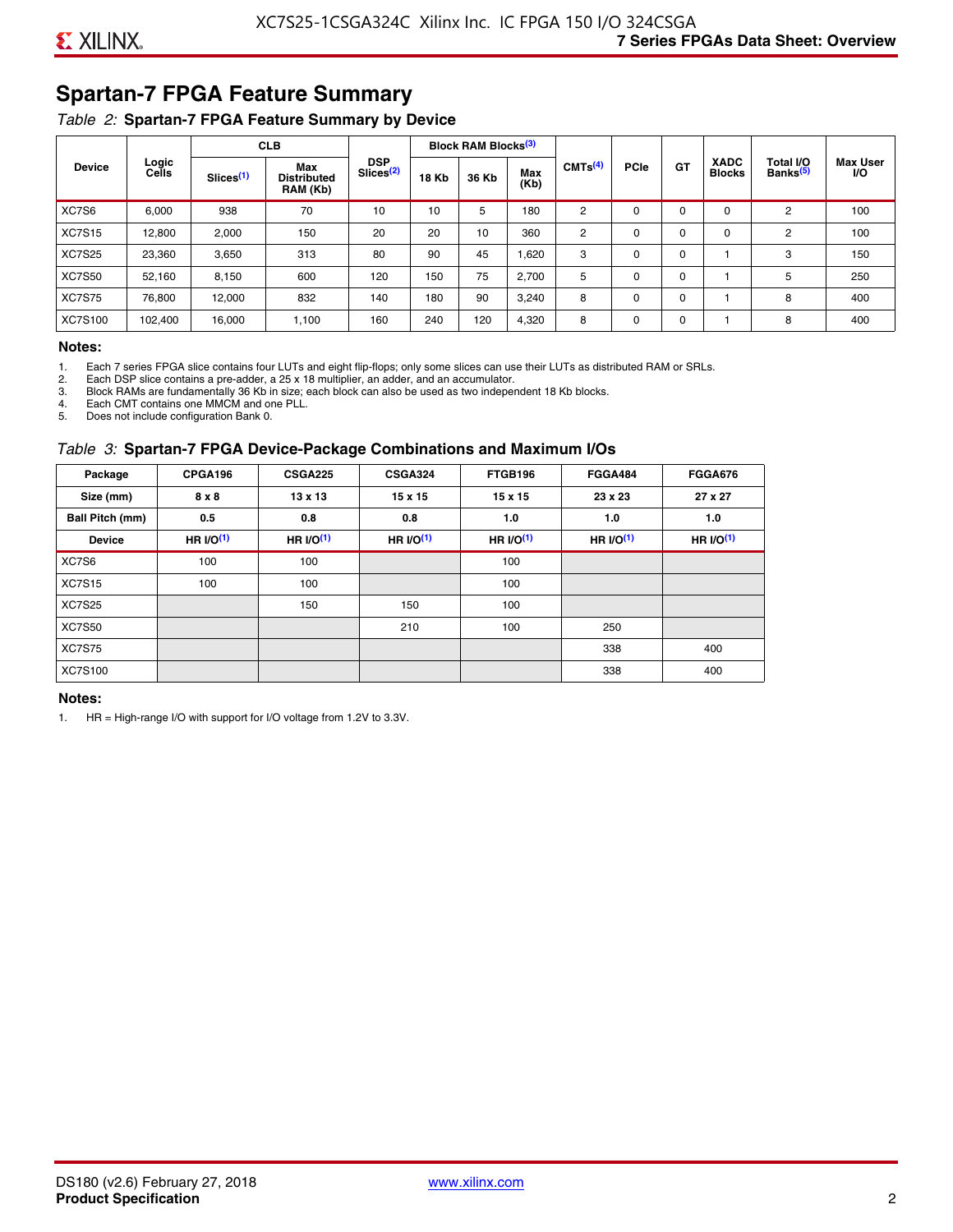# **Artix-7 FPGA Feature Summary**

#### *Table 4:* **Artix-7 FPGA Feature Summary by Device**

|                 |                |                       | <b>Configurable Logic Blocks</b><br>(CLBs) | <b>DSP48E1</b>        |              | Block RAM Blocks <sup>(3)</sup> |             |                     |                     |             | <b>XADC</b>   | Total I/O            | <b>Max User</b>    |
|-----------------|----------------|-----------------------|--------------------------------------------|-----------------------|--------------|---------------------------------|-------------|---------------------|---------------------|-------------|---------------|----------------------|--------------------|
| <b>Device</b>   | Logic<br>Cells | Slices <sup>(1)</sup> | Max<br><b>Distributed</b><br>RAM (Kb)      | Slices <sup>(2)</sup> | <b>18 Kb</b> | 36 Kb                           | Max<br>(Kb) | CMTS <sup>(4)</sup> | PCle <sup>(5)</sup> | <b>GTPs</b> | <b>Blocks</b> | Banks <sup>(6)</sup> | I/O <sub>(7)</sub> |
| XC7A12T         | 12,800         | 2,000                 | 171                                        | 40                    | 40           | 20                              | 720         | 3                   |                     | 2           |               | 3                    | 150                |
| XC7A15T         | 16,640         | 2,600                 | 200                                        | 45                    | 50           | 25                              | 900         | 5                   |                     | 4           |               | 5                    | 250                |
| XC7A25T         | 23,360         | 3,650                 | 313                                        | 80                    | 90           | 45                              | 1,620       | 3                   |                     | 4           |               | 3                    | 150                |
| XC7A35T         | 33,280         | 5,200                 | 400                                        | 90                    | 100          | 50                              | 1,800       | 5                   |                     | 4           |               | 5                    | 250                |
| XC7A50T         | 52,160         | 8,150                 | 600                                        | 120                   | 150          | 75                              | 2.700       | 5                   |                     | 4           |               | 5                    | 250                |
| XC7A75T         | 75,520         | 11,800                | 892                                        | 180                   | 210          | 105                             | 3,780       | 6                   |                     | 8           |               | 6                    | 300                |
| <b>XC7A100T</b> | 101.440        | 15,850                | 1.188                                      | 240                   | 270          | 135                             | 4,860       | 6                   |                     | 8           |               | 6                    | 300                |
| <b>XC7A200T</b> | 215,360        | 33,650                | 2,888                                      | 740                   | 730          | 365                             | 13,140      | 10                  |                     | 16          |               | 10                   | 500                |

**Notes:**  Each 7 series FPGA slice contains four LUTs and eight flip-flops; only some slices can use their LUTs as distributed RAM or SRLs.

2. Each DSP slice contains a pre-adder, a 25 x 18 multiplier, an adder, and an accumulator.

3. Block RAMs are fundamentally 36 Kb in size; each block can also be used as two independent 18 Kb blocks.

4. Each CMT contains one MMCM and one PLL.<br>5. Artix-7 FPGA Interface Blocks for PCI Express

5. Artix-7 FPGA Interface Blocks for PCI Express support up to x4 Gen 2.<br>6. Does not include configuration Bank 0.

6. Does not include configuration Bank 0.

This number does not include GTP transceivers.

#### *Table 5:* **Artix-7 FPGA Device-Package Combinations and Maximum I/Os**

| Package <sup>(1)</sup>    |       | <b>CPG236</b>     |            | <b>CPG238</b>     |            | <b>CSG324</b> |                | <b>CSG325</b>     |       | <b>FTG256</b>     |            | <b>SBG484</b>     |                | FGG484 <sup>(2)</sup> |                | FBG484 <sup>(2)</sup> |       | FGG676 <sup>(3)</sup> |            | FBG676 <sup>(3)</sup> |            | <b>FFG1156</b> |
|---------------------------|-------|-------------------|------------|-------------------|------------|---------------|----------------|-------------------|-------|-------------------|------------|-------------------|----------------|-----------------------|----------------|-----------------------|-------|-----------------------|------------|-----------------------|------------|----------------|
| Size (mm)                 |       | $10 \times 10$    |            | $10 \times 10$    |            | 15 x 15       |                | 15 x 15           |       | 17 x 17           |            | 19 x 19           |                | 23 x 23               |                | 23 x 23               |       | 27 x 27               |            | 27 x 27               |            | 35 x 35        |
| <b>Ball Pitch</b><br>(mm) |       | 0.5               |            | 0.5               |            | 0.8           | 0.8            |                   |       | 1.0               |            | 0.8               |                | 1.0                   |                | 1.0                   |       | 1.0                   |            | 1.0                   |            | 1.0            |
| <b>Device</b>             | G(TP) | <b>VO</b>         | <b>GTP</b> | <b>VO</b>         | <b>GTP</b> | <b>VO</b>     | G(T)           | <b>VO</b>         | G(TP) | <b>VO</b>         | <b>GTP</b> | VO.               | G(T)           | <b>VO</b>             | <b>GTP</b>     | I/O                   | G(TP) | <b>VO</b>             | <b>GTP</b> | <b>VO</b>             | <b>GTP</b> | <b>VO</b>      |
|                           |       | HR <sup>(5)</sup> | (4)        | HR <sup>(5)</sup> | (4)        | HP(5)         |                | HR <sup>(5)</sup> |       | HR <sup>(5)</sup> |            | HR <sup>(5)</sup> |                | HR <sup>(5)</sup>     |                | HR <sup>(5)</sup>     |       | HR <sup>(5)</sup>     |            | HR <sup>(5)</sup>     |            | HP(5)          |
| XC7A12T                   |       |                   | 2          | 112               |            |               | $\overline{2}$ | 150               |       |                   |            |                   |                |                       |                |                       |       |                       |            |                       |            |                |
| XC7A15T                   | 2     | 106               |            |                   | 0          | 210           | 4              | 150               | 0     | 170               |            |                   | $\overline{4}$ | 250                   |                |                       |       |                       |            |                       |            |                |
| XC7A25T                   |       |                   | 2          | 112               |            |               | 4              | 150               |       |                   |            |                   |                |                       |                |                       |       |                       |            |                       |            |                |
| XC7A35T                   | 2     | 106               |            |                   | 0          | 210           | 4              | 150               | 0     | 170               |            |                   | 4              | 250                   |                |                       |       |                       |            |                       |            |                |
| XC7A50T                   | 2     | 106               |            |                   | 0          | 210           | 4              | 150               | 0     | 170               |            |                   | 4              | 250                   |                |                       |       |                       |            |                       |            |                |
| XC7A75T                   |       |                   |            |                   | 0          | 210           |                |                   | 0     | 170               |            |                   | 4              | 285                   |                |                       | 8     | 300                   |            |                       |            |                |
| <b>XC7A100T</b>           |       |                   |            |                   | $\Omega$   | 210           |                |                   | 0     | 170               |            |                   | 4              | 285                   |                |                       | 8     | 300                   |            |                       |            |                |
| <b>XC7A200T</b>           |       |                   |            |                   |            |               |                |                   |       |                   | 4          | 285               |                |                       | $\overline{4}$ | 285                   |       |                       | 8          | 400                   | 16         | 500            |

#### **Notes:**

1. All packages listed are Pb-free (SBG, FBG, FFG with exemption 15). Some packages are available in Pb option.

2. Devices in FGG484 and FBG484 are footprint compatible.

3. Devices in FGG676 and FBG676 are footprint compatible.

4. GTP transceivers in CP, CS, FT, and FG packages support data rates up to 6.25 Gb/s.<br>5. HR = High-range I/O with support for I/O voltage from 1.2V to 3.3V.

HR = High-range I/O with support for I/O voltage from 1.2V to 3.3V.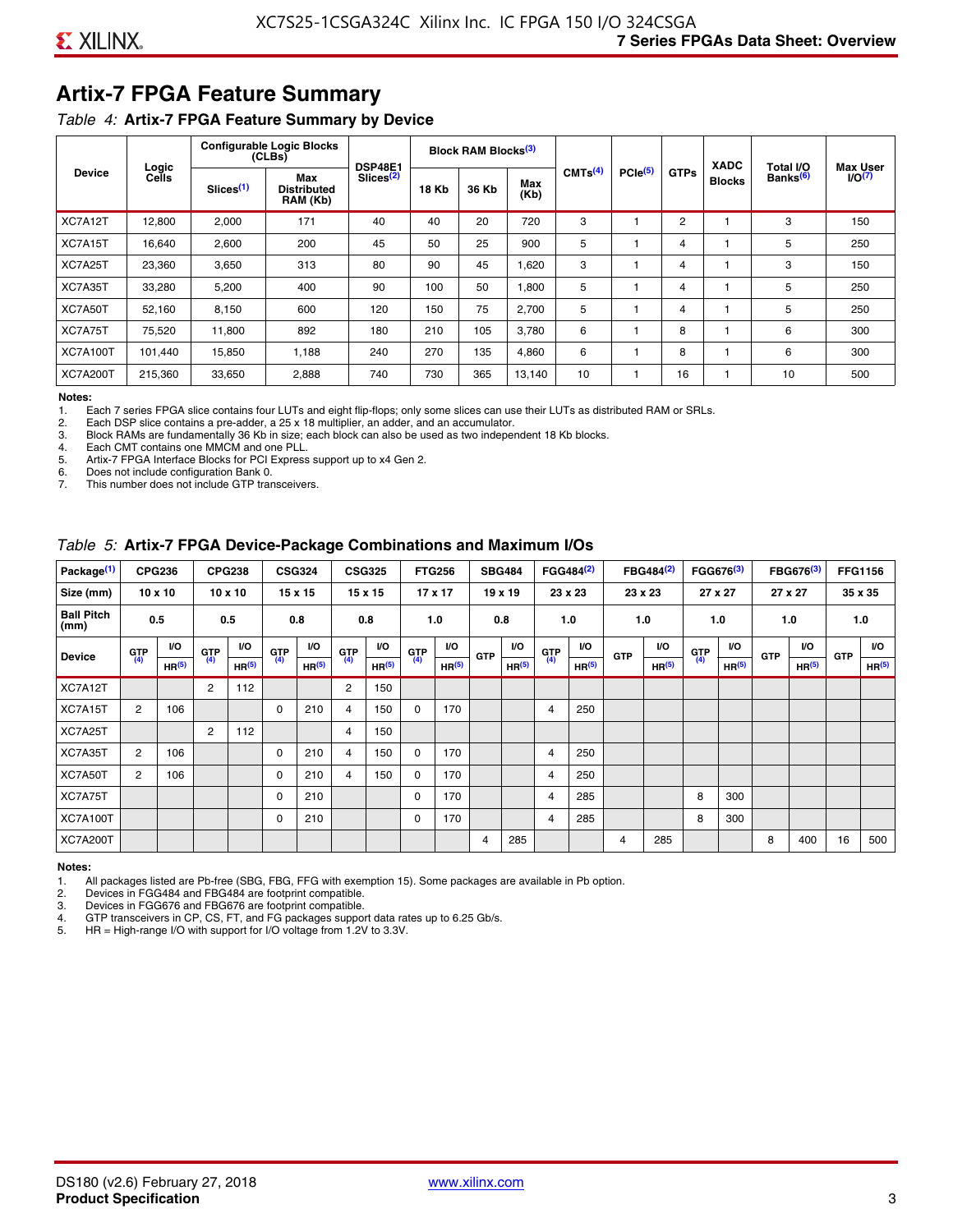# **Kintex-7 FPGA Feature Summary**

#### *Table 6:* **Kintex-7 FPGA Feature Summary by Device**

|                 |                |                       | <b>Configurable Logic</b><br><b>Blocks (CLBs)</b> | <b>DSP</b>            |              | Block RAM Blocks <sup>(3)</sup> |                                          |    |                     |             | <b>XADC</b>   | Total I/O            | Max            |
|-----------------|----------------|-----------------------|---------------------------------------------------|-----------------------|--------------|---------------------------------|------------------------------------------|----|---------------------|-------------|---------------|----------------------|----------------|
| <b>Device</b>   | Logic<br>Cells | Slices <sup>(1)</sup> | Max<br>Distributed<br>RAM (Kb)                    | Slices <sup>(2)</sup> | <b>18 Kb</b> | 36 Kb                           | CMTS <sup>(4)</sup><br>Max (Kb)<br>4,860 |    | PCle <sup>(5)</sup> | <b>GTXs</b> | <b>Blocks</b> | Banks <sup>(6)</sup> | User<br>1/O(7) |
| XC7K70T         | 65.600         | 10,250                | 838                                               | 240                   | 270          | 135                             |                                          | 6  |                     | 8           |               | 6                    | 300            |
| <b>XC7K160T</b> | 162,240        | 25,350                | 2,188                                             | 600                   | 650          | 325                             | 11,700                                   | 8  |                     | 8           |               | 8                    | 400            |
| <b>XC7K325T</b> | 326.080        | 50,950                | 4,000                                             | 840                   | 890          | 445                             | 16,020                                   | 10 |                     | 16          |               | 10                   | 500            |
| <b>XC7K355T</b> | 356.160        | 55,650                | 5,088                                             | 1.440                 | 1.430        | 715                             | 25,740                                   | 6  |                     | 24          |               | 6                    | 300            |
| <b>XC7K410T</b> | 406.720        | 63,550                | 5,663                                             | .540                  | 1,590        | 795                             | 28,620                                   | 10 |                     | 16          |               | 10                   | 500            |
| <b>XC7K420T</b> | 416.960        | 65.150                | 5,938                                             | 1,680                 | 1,670        | 835                             | 30,060                                   | 8  |                     | 32          |               | 8                    | 400            |
| <b>XC7K480T</b> | 477,760        | 74,650                | 6,788                                             | 1,920                 | 1,910        | 955                             | 34,380                                   | 8  |                     | 32          |               | 8                    | 400            |

#### **Notes:**

1. Each 7 series FPGA slice contains four LUTs and eight flip-flops; only some slices can use their LUTs as distributed RAM or SRLs.<br>2. Each DSP slice contains a pre-adder, a 25 x 18 multiplier, an adder, and an accumulato

Each DSP slice contains a pre-adder, a 25 x 18 multiplier, an adder, and an accumulator.

3. Block RAMs are fundamentally 36 Kb in size; each block can also be used as two independent 18 Kb blocks.

4. Each CMT contains one MMCM and one PLL.

5. Kintex-7 FPGA Interface Blocks for PCI Express support up to x8 Gen 2.

6. Does not include configuration Bank 0.

7. This number does not include GTX transceivers.

#### *Table 7:* **Kintex-7 FPGA Device-Package Combinations and Maximum I/Os**

| Package <sup>(1)</sup>    |            | <b>FBG484</b>     |                   |            | FBG676 <sup>(2)</sup> |                   |            | FFG676 <sup>(2)</sup> |                   |            | FBG900 <sup>(3)</sup> |           |            | FFG900 <sup>(3)</sup> |                   |            | <b>FFG901</b>     |                   |            | <b>FFG1156</b>    |                   |
|---------------------------|------------|-------------------|-------------------|------------|-----------------------|-------------------|------------|-----------------------|-------------------|------------|-----------------------|-----------|------------|-----------------------|-------------------|------------|-------------------|-------------------|------------|-------------------|-------------------|
| Size (mm)                 |            | 23 x 23           |                   |            | 27 x 27               |                   |            | 27 x 27               |                   |            | 31 x 31               |           |            | 31 x 31               |                   |            | 31 x 31           |                   |            | 35 x 35           |                   |
| <b>Ball Pitch</b><br>(mm) |            | 1.0               |                   |            | 1.0                   |                   |            | 1.0                   |                   |            | 1.0                   |           |            | 1.0                   |                   |            | 1.0               |                   |            | 1.0               |                   |
| <b>Device</b>             | <b>GTX</b> |                   | VO.               | <b>GTX</b> | <b>VO</b>             |                   | <b>GTX</b> |                       | <b>VO</b>         | <b>GTX</b> |                       | <b>VO</b> | <b>GTX</b> | <b>VO</b>             |                   | <b>GTX</b> |                   | VO                | <b>GTX</b> | <b>VO</b>         |                   |
|                           | (4)        | HR <sup>(5)</sup> | HP <sup>(6)</sup> | (4)        | HR <sup>(5)</sup>     | HP <sup>(6)</sup> |            | HR <sup>(5)</sup>     | HP <sup>(6)</sup> | (4)        | HR <sup>(5)</sup>     | HP(6)     |            | HR <sup>(5)</sup>     | HP <sup>(6)</sup> |            | HR <sup>(5)</sup> | HP <sup>(6)</sup> |            | HR <sup>(5)</sup> | HP <sup>(6)</sup> |
| XC7K70T                   | 4          | 185               | 100               | 8          | 200                   | 100               |            |                       |                   |            |                       |           |            |                       |                   |            |                   |                   |            |                   |                   |
| <b>XC7K160T</b>           | 4          | 185               | 100               | 8          | 250                   | 150               | 8          | 250                   | 150               |            |                       |           |            |                       |                   |            |                   |                   |            |                   |                   |
| <b>XC7K325T</b>           |            |                   |                   | 8          | 250                   | 150               | 8          | 250                   | 150               | 16         | 350                   | 150       | 16         | 350                   | 150               |            |                   |                   |            |                   |                   |
| <b>XC7K355T</b>           |            |                   |                   |            |                       |                   |            |                       |                   |            |                       |           |            |                       |                   | 24         | 300               | 0                 |            |                   |                   |
| <b>XC7K410T</b>           |            |                   |                   | 8          | 250                   | 150               | 8          | 250                   | 150               | 16         | 350                   | 150       | 16         | 350                   | 150               |            |                   |                   |            |                   |                   |
| <b>XC7K420T</b>           |            |                   |                   |            |                       |                   |            |                       |                   |            |                       |           |            |                       |                   | 28         | 380               | $\Omega$          | 32         | 400               | $\Omega$          |
| <b>XC7K480T</b>           |            |                   |                   |            |                       |                   |            |                       |                   |            |                       |           |            |                       |                   | 28         | 380               | 0                 | 32         | 400               | $\Omega$          |

#### **Notes:**

1. All packages listed are Pb-free (FBG, FFG with exemption 15). Some packages are available in Pb option.

2. Devices in FBG676 and FFG676 are footprint compatible.

3. Devices in FBG900 and FFG900 are footprint compatible. 4. GTX transceivers in FB packages support the following maximum data rates: 10.3Gb/s in FBG484; 6.6Gb/s in FBG676 and FBG900. Refer to *Kintex-7 FPGAs Data Sheet: DC and AC Switching Characteristics* [\(DS182](https://www.xilinx.com/support/documentation/data_sheets/ds182_Kintex_7_Data_Sheet.pdf)) for details.

5. HR = High-range I/O with support for I/O voltage from 1.2V to 3.3V.

6. HP = High-performance I/O with support for I/O voltage from 1.2V to 1.8V.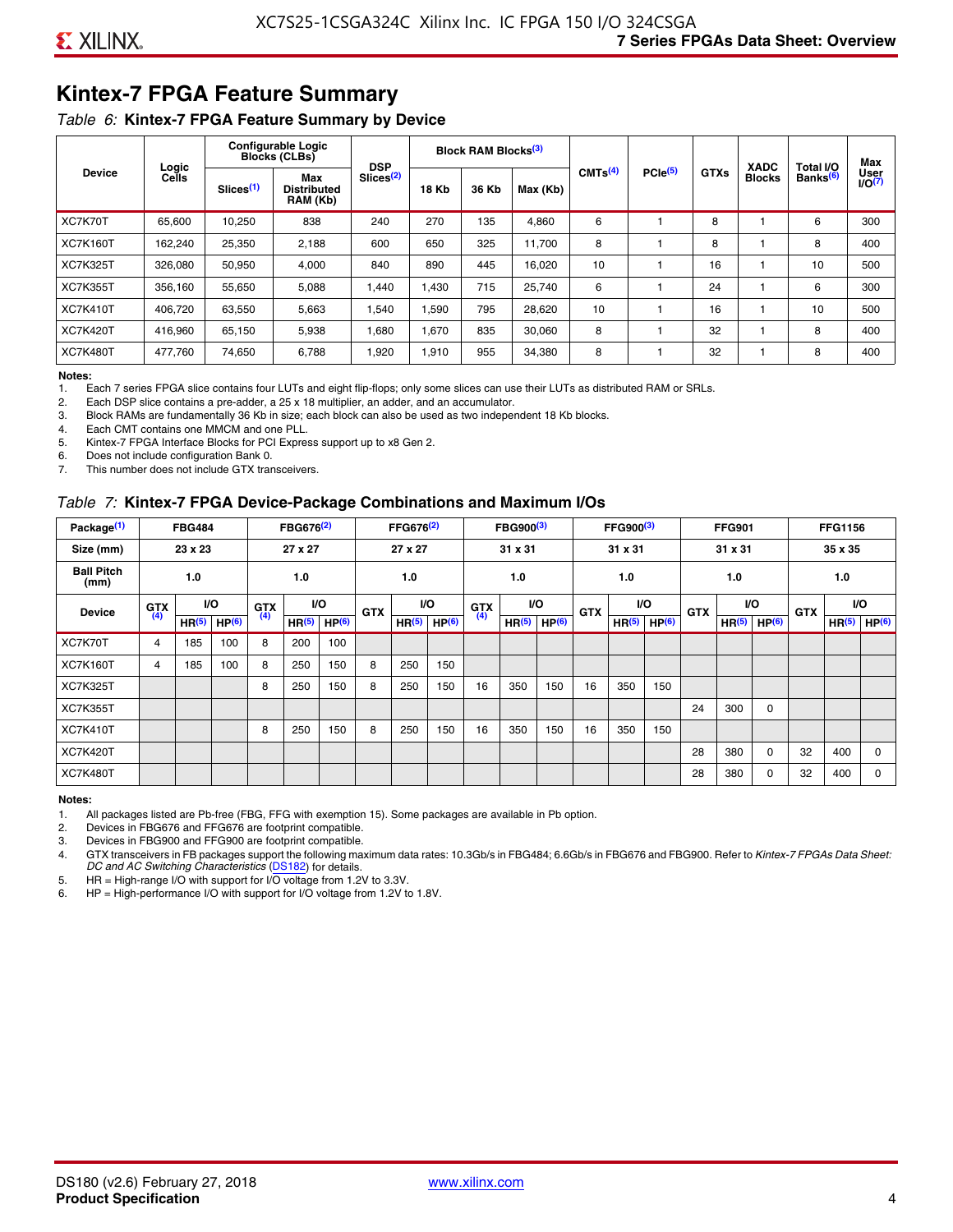# **Virtex-7 FPGA Feature Summary**

#### *Table 8:* **Virtex-7 FPGA Feature Summary**

|                       |                       |                       | <b>Configurable Logic</b><br><b>Blocks (CLBs)</b> | <b>DSP</b>            |       | <b>Block RAM Blocks<sup>(4)</sup></b> |             | <b>CMTs</b> | <b>PCIe</b>    |            |            |            | <b>XADC</b>   | Total I/O            | Max                              |                     |
|-----------------------|-----------------------|-----------------------|---------------------------------------------------|-----------------------|-------|---------------------------------------|-------------|-------------|----------------|------------|------------|------------|---------------|----------------------|----------------------------------|---------------------|
| Device <sup>(1)</sup> | Logic<br><b>Cells</b> | Slices <sup>(2)</sup> | Max<br><b>Distributed</b><br>RAM (Kb)             | Slices <sup>(3)</sup> | 18 Kb | 36 Kb                                 | Max<br>(Kb) | (5)         | (6)            | <b>GTX</b> | <b>GTH</b> | <b>GTZ</b> | <b>Blocks</b> | Banks <sup>(7)</sup> | <b>User</b><br>IO <sup>(8)</sup> | SLRs <sup>(9)</sup> |
| <b>XC7V585T</b>       | 582,720               | 91,050                | 6,938                                             | .260                  | 1,590 | 795                                   | 28,620      | 18          | 3              | 36         | $\Omega$   | 0          |               | 17                   | 850                              | N/A                 |
| <b>XC7V2000T</b>      | 1,954,560             | 305,400               | 21,550                                            | 2,160                 | 2,584 | ,292                                  | 46,512      | 24          | 4              | 36         | $\Omega$   | $\Omega$   |               | 24                   | 1,200                            | 4                   |
| XC7VX330T             | 326,400               | 51,000                | 4,388                                             | 1,120                 | 1,500 | 750                                   | 27,000      | 14          | $\overline{2}$ | $\Omega$   | 28         | 0          |               | 14                   | 700                              | N/A                 |
| XC7VX415T             | 412.160               | 64.400                | 6,525                                             | 2,160                 | 1.760 | 880                                   | 31,680      | 12          | $\overline{2}$ | $\Omega$   | 48         | $\Omega$   |               | 12                   | 600                              | N/A                 |
| XC7VX485T             | 485,760               | 75,900                | 8,175                                             | 2,800                 | 2,060 | 1,030                                 | 37,080      | 14          | 4              | 56         | $\Omega$   | $\Omega$   |               | 14                   | 700                              | N/A                 |
| XC7VX550T             | 554,240               | 86,600                | 8,725                                             | 2,880                 | 2,360 | 1,180                                 | 42,480      | 20          | $\overline{2}$ | $\Omega$   | 80         | $\Omega$   |               | 16                   | 600                              | N/A                 |
| XC7VX690T             | 693,120               | 108,300               | 10,888                                            | 3,600                 | 2,940 | 1,470                                 | 52,920      | 20          | 3              | $\Omega$   | 80         | 0          |               | 20                   | 1,000                            | N/A                 |
| XC7VX980T             | 979,200               | 153,000               | 13,838                                            | 3,600                 | 3,000 | <b>.500</b>                           | 54,000      | 18          | 3              | $\Omega$   | 72         | 0          |               | 18                   | 900                              | N/A                 |
| <b>XC7VX1140T</b>     | 1.139.200             | 178.000               | 17.700                                            | 3,360                 | 3.760 | ,880                                  | 67,680      | 24          | 4              | $\Omega$   | 96         | $\Omega$   |               | 22                   | 1.100                            | 4                   |
| XC7VH580T             | 580,480               | 90,700                | 8,850                                             | <b>080.</b>           | 1,880 | 940                                   | 33,840      | 12          | $\overline{c}$ | $\Omega$   | 48         | 8          |               | 12                   | 600                              | $\overline{c}$      |
| XC7VH870T             | 876,160               | 136,900               | 13,275                                            | 2,520                 | 2,820 | 1,410                                 | 50,760      | 18          | 3              | $\Omega$   | 72         | 16         |               | 6                    | 300                              | 3                   |

#### **Notes:**

1. EasyPath™-7 FPGAs are also available to provide a fast, simple, and risk-free solution for cost reducing Virtex-7 T and Virtex-7 XT FPGA designs

2. Each 7 series FPGA slice contains four LUTs and eight flip-flops; only some slices can use their LUTs as distributed RAM or SRLs.

Each DSP slice contains a pre-adder, a 25 x 18 multiplier, an adder, and an accumulator.

4. Block RAMs are fundamentally 36 Kb in size; each block can also be used as two independent 18 Kb blocks.

5. Each CMT contains one MMCM and one PLL.

6. Virtex-7 T FPGA Interface Blocks for PCI Express support up to x8 Gen 2. Virtex-7 XT and Virtex-7 HT Interface Blocks for PCI Express support up to x8 Gen 3, with the exception of the XC7VX485T device, which supports x8 Gen 2.

7. Does not include configuration Bank 0.

8. This number does not include GTX, GTH, or GTZ transceivers.

9. Super logic regions (SLRs) are the constituent parts of FPGAs that use SSI technology. Virtex-7 HT devices use SSI technology to connect SLRs with 28.05 Gb/s transceivers.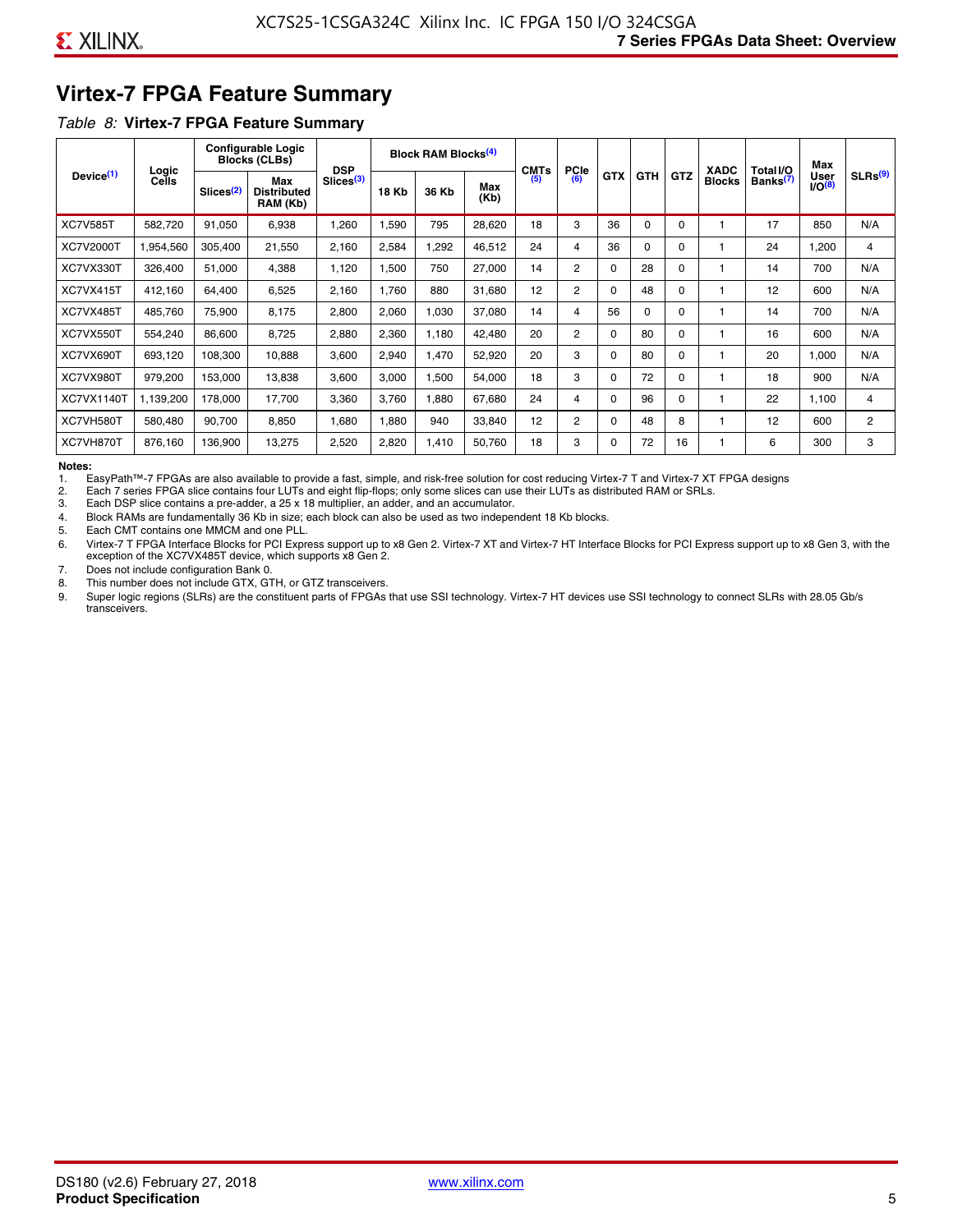#### *Table 9:* **Virtex-7 FPGA Device-Package Combinations and Maximum I/Os**

| Package <sup>(1)</sup> |            | <b>FFG1157</b><br>35 x 35 |                   |                   |            |            | FFG1761 <sup>(2)</sup> |                   |            |             | FHG1761 <sup>(2)</sup> |                   |            | <b>FLG1925</b>    |                   |
|------------------------|------------|---------------------------|-------------------|-------------------|------------|------------|------------------------|-------------------|------------|-------------|------------------------|-------------------|------------|-------------------|-------------------|
| Size (mm)              |            |                           |                   |                   |            |            | 42.5 x 42.5            |                   |            |             | 45 x 45                |                   |            | 45 x 45           |                   |
| <b>Ball Pitch</b>      |            |                           | 1.0               |                   |            |            | 1.0                    |                   |            |             | 1.0                    |                   |            | 1.0               |                   |
| <b>Device</b>          | <b>GTX</b> | <b>GTH</b>                |                   | I/O               | <b>GTX</b> | <b>GTH</b> |                        | I/O               | <b>GTX</b> | <b>GTH</b>  | VO.                    |                   | <b>GTX</b> |                   | VO.               |
|                        |            |                           | HR <sup>(3)</sup> | HP <sup>(4)</sup> |            |            | HR <sup>(3)</sup>      | HP <sup>(4)</sup> |            |             | HR <sup>(3)</sup>      | HP <sup>(4)</sup> |            | HR <sup>(3)</sup> | HP <sup>(4)</sup> |
| <b>XC7V585T</b>        | 20         | $\Omega$                  | $\Omega$          | 600               | 36         | 0          | 100                    | 750               |            |             |                        |                   |            |                   |                   |
| XC7V2000T              |            |                           |                   |                   |            |            |                        |                   | 36         | $\mathbf 0$ | 0                      | 850               | 16         | 0                 | 1,200             |
| XC7VX330T              | $\Omega$   | 20                        | $\Omega$          | 600               | $\Omega$   | 28         | 50                     | 650               |            |             |                        |                   |            |                   |                   |
| XC7VX415T              | $\Omega$   | 20                        | $\Omega$          | 600               |            |            |                        |                   |            |             |                        |                   |            |                   |                   |
| XC7VX485T              | 20         | $\mathbf 0$               | 0                 | 600               | 28         | 0          | $\mathbf 0$            | 700               |            |             |                        |                   |            |                   |                   |
| XC7VX550T              |            |                           |                   |                   |            |            |                        |                   |            |             |                        |                   |            |                   |                   |
| XC7VX690T              | $\Omega$   | 20                        | $\Omega$          | 600               | $\Omega$   | 36         | $\Omega$               | 850               |            |             |                        |                   |            |                   |                   |
| XC7VX980T              |            |                           |                   |                   |            |            |                        |                   |            |             |                        |                   |            |                   |                   |
| XC7VX1140T             |            |                           |                   |                   |            |            |                        |                   |            |             |                        |                   |            |                   |                   |

#### **Notes:**

1. All packages listed are Pb-free (FFG, FHG, FLG with exemption 15). Some packages are available in Pb option.

2. Devices in FFG1761 and FHG1761 are footprint compatible.<br>3. HR = High-range I/O with support for I/O voltage from 1.2V to

HR = High-range I/O with support for I/O voltage from 1.2V to 3.3V.

4. HP = High-performance I/O with support for I/O voltage from 1.2V to 1.8V.

#### *Table 10:* **Virtex-7 FPGA Device-Package Combinations and Maximum I/Os - Continued**

| Package <sup>(1)</sup> |          | <b>FFG1158</b> |                  |            | FFG1926 <sup>(2)</sup> |                  |            | FLG1926 <sup>(2)</sup> |                  |    | <b>FFG1927</b> |                  |            | FFG1928 <sup>(3)</sup> |                  |            | FLG1928 <sup>(3)</sup> |                  |            | FFG1930 <sup>(4)</sup> |                  |            | $FLG1930^{(4)}$ |                  |
|------------------------|----------|----------------|------------------|------------|------------------------|------------------|------------|------------------------|------------------|----|----------------|------------------|------------|------------------------|------------------|------------|------------------------|------------------|------------|------------------------|------------------|------------|-----------------|------------------|
| Size (mm)              |          | 35 x 35        |                  |            | 45 x 45                |                  |            | 45 x 45                |                  |    | 45 x 45        |                  |            | 45 x 45                |                  |            | 45 x 45                |                  |            | 45 x 45                |                  |            | 45 x 45         |                  |
| <b>Ball Pitch</b>      |          | 1.0            |                  |            | 1.0                    |                  |            | 1.0                    |                  |    | 1.0            |                  |            | 1.0                    |                  |            | 1.0                    |                  |            | 1.0                    |                  |            | 1.0             |                  |
|                        |          |                | <b>VO</b>        |            |                        | <b>VO</b>        |            |                        | <b>VO</b>        |    |                | <b>VO</b>        |            |                        | <b>VO</b>        |            |                        | <b>VO</b>        |            |                        | <b>VO</b>        |            |                 | <b>VO</b>        |
| <b>Device</b>          |          | <b>GTX GTH</b> | <b>HP</b><br>(5) | <b>GTX</b> | <b>GTH</b>             | <b>HP</b><br>(5) | <b>GTX</b> | <b>GTH</b>             | <b>HP</b><br>(5) |    | <b>GTX GTH</b> | <b>HP</b><br>(5) | <b>GTX</b> | <b>GTH</b>             | <b>HP</b><br>(5) | <b>GTX</b> | <b>GTH</b>             | <b>HP</b><br>(5) | <b>GTX</b> | GTH                    | <b>HP</b><br>(5) | <b>GTX</b> | GTH             | <b>HP</b><br>(5) |
| <b>XC7V585T</b>        |          |                |                  |            |                        |                  |            |                        |                  |    |                |                  |            |                        |                  |            |                        |                  |            |                        |                  |            |                 |                  |
| <b>XC7V2000T</b>       |          |                |                  |            |                        |                  |            |                        |                  |    |                |                  |            |                        |                  |            |                        |                  |            |                        |                  |            |                 |                  |
| XC7VX330T              |          |                |                  |            |                        |                  |            |                        |                  |    |                |                  |            |                        |                  |            |                        |                  |            |                        |                  |            |                 |                  |
| XC7VX415T              | $\Omega$ | 48             | 350              |            |                        |                  |            |                        |                  | 0  | 48             | 600              |            |                        |                  |            |                        |                  |            |                        |                  |            |                 |                  |
| XC7VX485T              | 48       | $\Omega$       | 350              |            |                        |                  |            |                        |                  | 56 | 0              | 600              |            |                        |                  |            |                        |                  | 24         | $\Omega$               | 700              |            |                 |                  |
| XC7VX550T              | $\Omega$ | 48             | 350              |            |                        |                  |            |                        |                  | 0  | 80             | 600              |            |                        |                  |            |                        |                  |            |                        |                  |            |                 |                  |
| XC7VX690T              | $\Omega$ | 48             | 350              | $\Omega$   | 64                     | 720              |            |                        |                  | 0  | 80             | 600              |            |                        |                  |            |                        |                  | 0          | 24                     | 1,000            |            |                 |                  |
| XC7VX980T              |          |                |                  | $\Omega$   | 64                     | 720              |            |                        |                  |    |                |                  | $\Omega$   | 72                     | 480              |            |                        |                  | 0          | 24                     | 900              |            |                 |                  |
| <b>XC7VX1140T</b>      |          |                |                  |            |                        |                  | $\Omega$   | 64                     | 720              |    |                |                  |            |                        |                  | $\Omega$   | 96                     | 480              |            |                        |                  | $\Omega$   | 24              | 1,100            |

**Notes:** 

1. All packages listed are Pb-free (FFG, FLG with exemption 15). Some packages are available in Pb option.<br>2. Devices in FFG1926 and FLG1926 are footprint compatible.

2. Devices in FFG1926 and FLG1926 are footprint compatible.

3. Devices in FFG1928 and FLG1928 are footprint compatible.

4. Devices in FFG1930 and FLG1930 are footprint compatible.<br>5. HP = High-performance I/O with support for I/O voltage from HP = High-performance I/O with support for I/O voltage from 1.2V to 1.8V.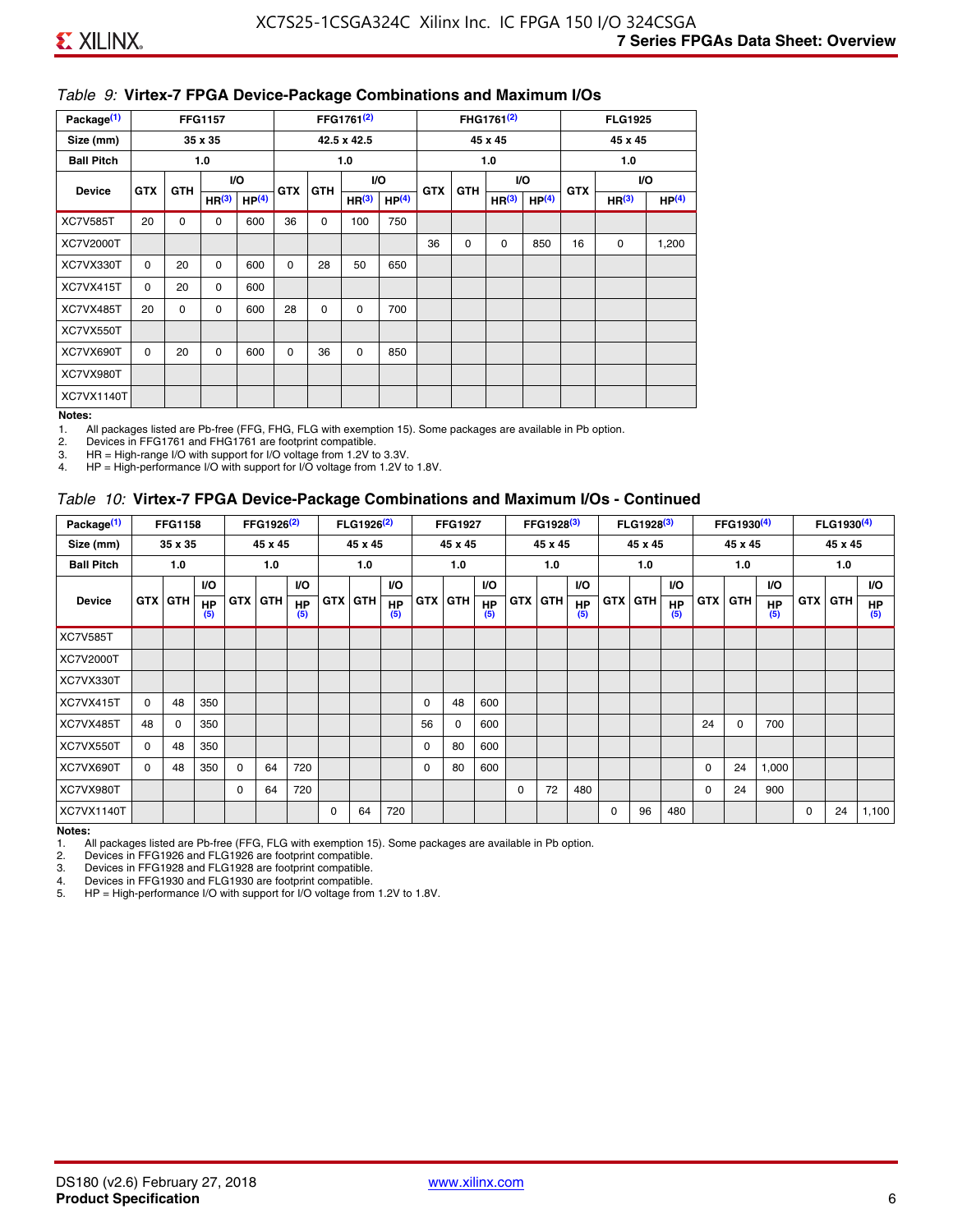#### *Table 11:* **Virtex-7 HT FPGA Device-Package Combinations and Maximum I/Os**

| Package <sup>(1)</sup> |            | <b>FLG1155</b> |       |            | <b>FLG1931</b> |           |            | <b>FLG1932</b> |                   |
|------------------------|------------|----------------|-------|------------|----------------|-----------|------------|----------------|-------------------|
| Size (mm)              |            | 35 x 35        |       |            | 45 x 45        |           |            | 45 x 45        |                   |
| <b>Ball Pitch</b>      |            | 1.0            |       |            | 1.0            |           |            | 1.0            |                   |
|                        |            | <b>GTZ</b>     | VO.   |            |                | <b>VO</b> | <b>GTH</b> | <b>GTZ</b>     | VO.               |
| <b>Device</b>          | <b>GTH</b> |                | HP(2) | <b>GTH</b> | <b>GTZ</b>     | HP(2)     |            |                | HP <sup>(2)</sup> |
| XC7VH580T              | 24         | 8              | 400   | 48         | 8              | 600       |            |                |                   |
| XC7VH870T              |            |                |       |            |                |           | 72         | 16             | 300               |

#### **Notes:**

1. All packages listed are Pb-free with exemption 15. Some packages are available in Pb option.

2. HP = High-performance I/O with support for I/O voltage from 1.2V to 1.8V.

# **Stacked Silicon Interconnect (SSI) Technology**

There are many challenges associated with creating high capacity FPGAs that Xilinx addresses with the SSI technology. SSI technology enables multiple super logic regions (SLRs) to be combined on a passive interposer layer, using proven manufacturing and assembly techniques from industry leaders, to create a single FPGA with more than ten thousand inter-SLR connections, providing ultra-high bandwidth connectivity with low latency and low power consumption. There are two types of SLRs used in Virtex-7 FPGAs: a logic intensive SLR used in the Virtex-7 T devices and a DSP/block RAM/transceiver-rich SLR used in the Virtex-7 XT and HT devices. SSI technology enables the production of higher capability FPGAs than traditional manufacturing methods, enabling the highest capacity and highest performance FPGAs ever created to reach production more quickly and with less risk than would otherwise be possible. Thousands of super long line (SLL) routing resources and ultra-high performance clock lines that cross between the SLRs ensure that designs span seamlessly across these high-density programmable logic devices.

# **CLBs, Slices, and LUTs**

Some key features of the CLB architecture include:

- Real 6-input look-up tables (LUTs)
- Memory capability within the LUT
- Register and shift register functionality

The LUTs in 7 series FPGAs can be configured as either one 6-input LUT (64-bit ROMs) with one output, or as two 5-input LUTs (32-bit ROMs) with separate outputs but common addresses or logic inputs. Each LUT output can optionally be registered in a flip-flop. Four such LUTs and their eight flip-flops as well as multiplexers and arithmetic carry logic form a slice, and two slices form a configurable logic block (CLB). Four of the eight flip-flops per slice (one per LUT) can optionally be configured as latches.

Between 25–50% of all slices can also use their LUTs as distributed 64-bit RAM or as 32-bit shift registers (SRL32) or as two SRL16s. Modern synthesis tools take advantage of these highly efficient logic, arithmetic, and memory features.

# **Clock Management**

Some of the key highlights of the clock management architecture include:

- High-speed buffers and routing for low-skew clock distribution
- Frequency synthesis and phase shifting
- Low-jitter clock generation and jitter filtering

Each 7 series FPGA has up to 24 clock management tiles (CMTs), each consisting of one mixed-mode clock manager (MMCM) and one phase-locked loop (PLL).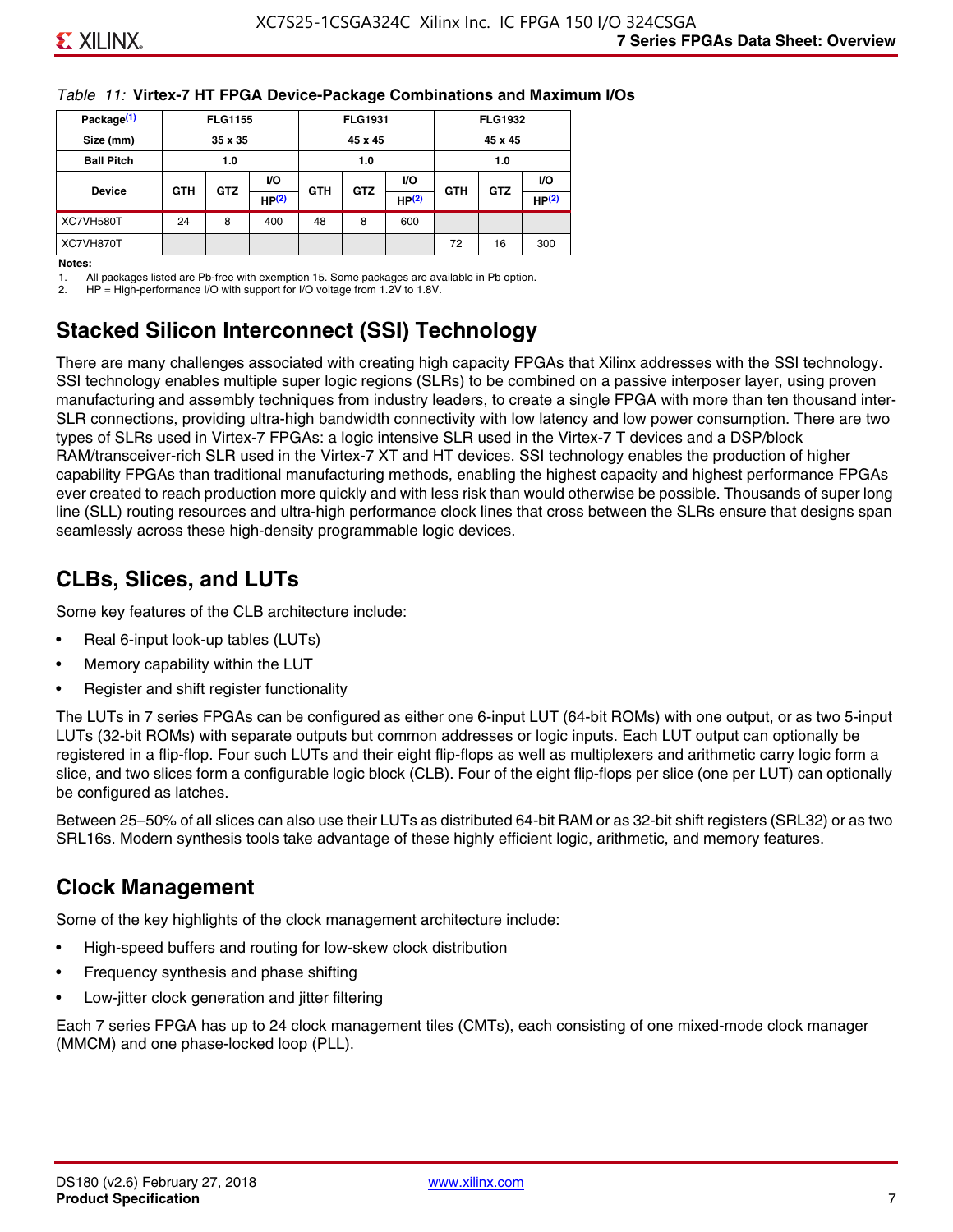# **Mixed-Mode Clock Manager and Phase-Locked Loop**

The MMCM and PLL share many characteristics. Both can serve as a frequency synthesizer for a wide range of frequencies and as a jitter filter for incoming clocks. At the center of both components is a voltage-controlled oscillator (VCO), which speeds up and slows down depending on the input voltage it receives from the phase frequency detector (PFD).

There are three sets of programmable frequency dividers: D, M, and O. The pre-divider D (programmable by configuration and afterwards via DRP) reduces the input frequency and feeds one input of the traditional PLL phase/frequency comparator. The feedback divider M (programmable by configuration and afterwards via DRP) acts as a multiplier because it divides the VCO output frequency before feeding the other input of the phase comparator. D and M must be chosen appropriately to keep the VCO within its specified frequency range. The VCO has eight equally-spaced output phases  $(0^\circ, 45^\circ, 90^\circ, 135^\circ, 180^\circ, 225^\circ, 270^\circ,$  and  $315^\circ$ ). Each can be selected to drive one of the output dividers (six for the PLL, O0 to O5, and seven for the MMCM, O0 to O6), each programmable by configuration to divide by any integer from 1 to 128.

The MMCM and PLL have three input-jitter filter options: low bandwidth, high bandwidth, or optimized mode. Low-bandwidth mode has the best jitter attenuation but not the smallest phase offset. High-bandwidth mode has the best phase offset, but not the best jitter attenuation. Optimized mode allows the tools to find the best setting.

### **MMCM Additional Programmable Features**

The MMCM can have a fractional counter in either the feedback path (acting as a multiplier) or in one output path. Fractional counters allow non-integer increments of  $1/8$  and can thus increase frequency synthesis capabilities by a factor of 8.

The MMCM can also provide fixed or dynamic phase shift in small increments that depend on the VCO frequency. At 1600 MHz, the phase-shift timing increment is 11.2 ps.

# **Clock Distribution**

Each 7 series FPGA provides six different types of clock lines (BUFG, BUFR, BUFIO, BUFH, BUFMR, and the highperformance clock) to address the different clocking requirements of high fanout, short propagation delay, and extremely low skew.

#### **Global Clock Lines**

In each 7 series FPGA (except XC7S6 and XC7S15), 32 global clock lines have the highest fanout and can reach every flipflop clock, clock enable, and set/reset, as well as many logic inputs. There are 12 global clock lines within any clock region driven by the horizontal clock buffers (BUFH). Each BUFH can be independently enabled/disabled, allowing for clocks to be turned off within a region, thereby offering fine-grain control over which clock regions consume power. Global clock lines can be driven by global clock buffers, which can also perform glitchless clock multiplexing and clock enable functions. Global clocks are often driven from the CMT, which can completely eliminate the basic clock distribution delay.

#### **Regional Clocks**

Regional clocks can drive all clock destinations in their region. A region is defined as an area that is 50 I/O and 50 CLB high and half the chip wide. 7 series FPGAs have between two and twenty-four regions. There are four regional clock tracks in every region. Each regional clock buffer can be driven from any of four clock-capable input pins, and its frequency can optionally be divided by any integer from 1 to 8.

#### **I/O Clocks**

I/O clocks are especially fast and serve only I/O logic and serializer/deserializer (SerDes) circuits, as described in the I/O Logic section. The 7 series devices have a direct connection from the MMCM to the I/O for low-jitter, high-performance interfaces.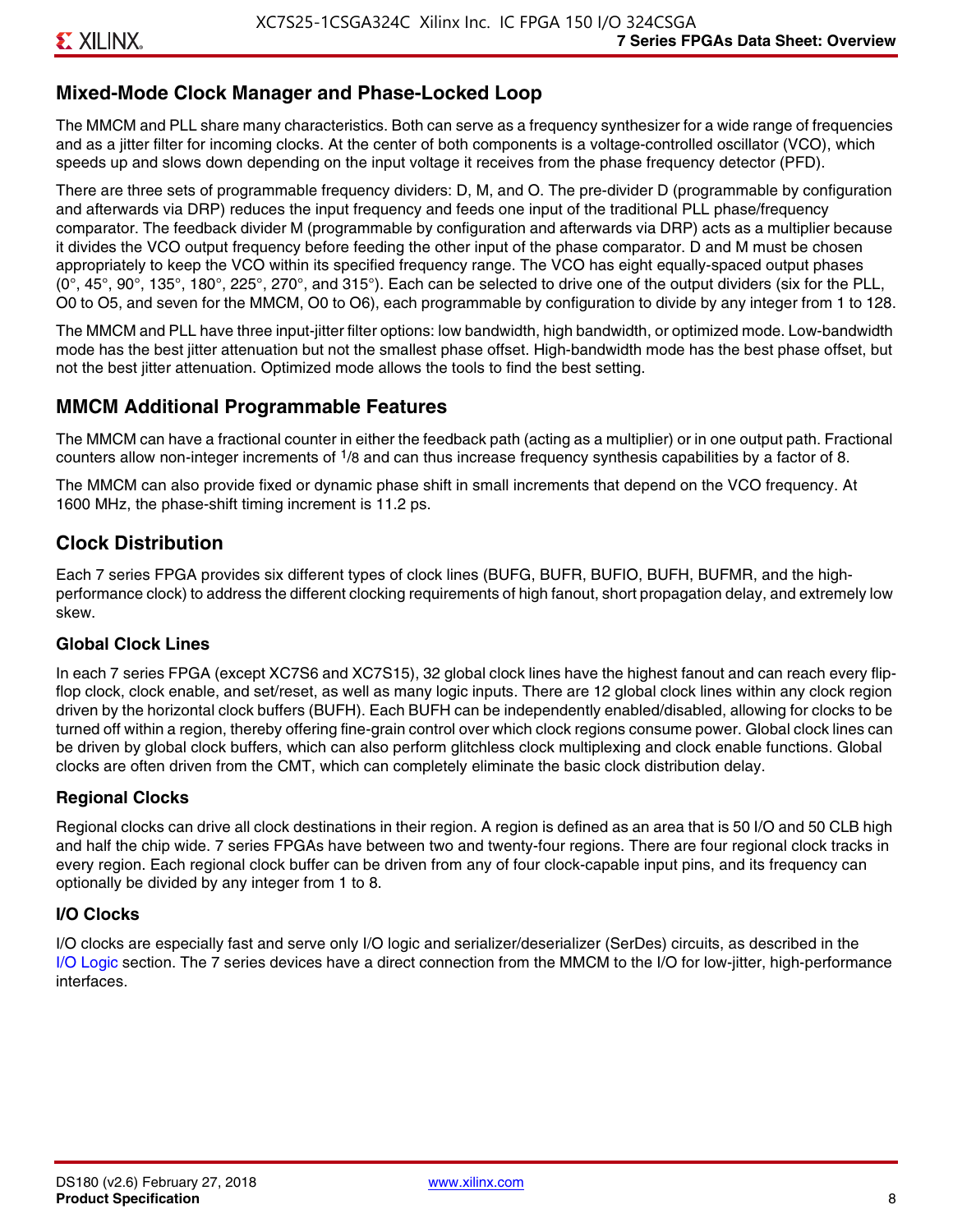# **Block RAM**

Some of the key features of the block RAM include:

- Dual-port 36 Kb block RAM with port widths of up to 72
- Programmable FIFO logic
- Built-in optional error correction circuitry

Every 7 series FPGA has between 5 and 1,880 dual-port block RAMs, each storing 36 Kb. Each block RAM has two completely independent ports that share nothing but the stored data.

# **Synchronous Operation**

Each memory access, read or write, is controlled by the clock. All inputs, data, address, clock enables, and write enables are registered. Nothing happens without a clock. The input address is always clocked, retaining data until the next operation. An optional output data pipeline register allows higher clock rates at the cost of an extra cycle of latency.

During a write operation, the data output can reflect either the previously stored data, the newly written data, or can remain unchanged.

## **Programmable Data Width**

Each port can be configured as 32K  $\times$  1, 16K  $\times$  2, 8K  $\times$  4, 4K  $\times$  9 (or 8), 2K  $\times$  18 (or 16), 1K  $\times$  36 (or 32), or 512  $\times$  72 (or 64). The two ports can have different aspect ratios without any constraints.

Each block RAM can be divided into two completely independent 18 Kb block RAMs that can each be configured to any aspect ratio from 16K  $\times$  1 to 512  $\times$  36. Everything described previously for the full 36 Kb block RAM also applies to each of the smaller 18 Kb block RAMs.

Only in simple dual-port (SDP) mode can data widths of greater than 18 bits (18 Kb RAM) or 36 bits (36 Kb RAM) be accessed. In this mode, one port is dedicated to read operation, the other to write operation. In SDP mode, one side (read or write) can be variable, while the other is fixed to 32/36 or 64/72.

Both sides of the dual-port 36 Kb RAM can be of variable width.

Two adjacent 36 Kb block RAMs can be configured as one cascaded 64K × 1 dual-port RAM without any additional logic.

### **Error Detection and Correction**

Each 64-bit-wide block RAM can generate, store, and utilize eight additional Hamming code bits and perform single-bit error correction and double-bit error detection (ECC) during the read process. The ECC logic can also be used when writing to or reading from external 64- to 72-bit-wide memories.

# **FIFO Controller**

The built-in FIFO controller for single-clock (synchronous) or dual-clock (asynchronous or multirate) operation increments the internal addresses and provides four handshaking flags: full, empty, almost full, and almost empty. The almost full and almost empty flags are freely programmable. Similar to the block RAM, the FIFO width and depth are programmable, but the write and read ports always have identical width.

First word fall-through mode presents the first-written word on the data output even before the first read operation. After the first word has been read, there is no difference between this mode and the standard mode.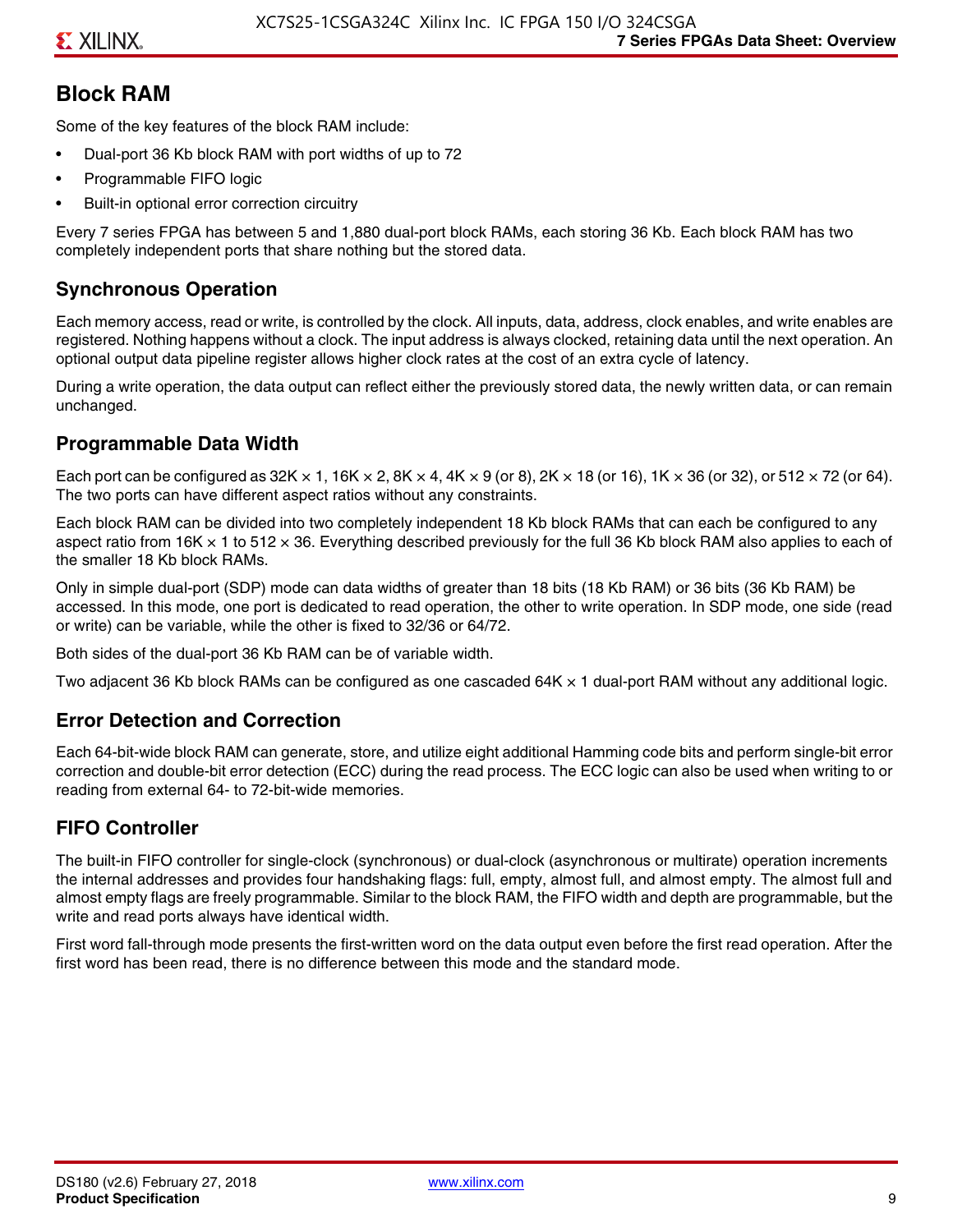# **Digital Signal Processing — DSP Slice**

Some highlights of the DSP functionality include:

- $25 \times 18$  two's complement multiplier/accumulator high-resolution (48 bit) signal processor
- Power saving pre-adder to optimize symmetrical filter applications
- Advanced features: optional pipelining, optional ALU, and dedicated buses for cascading

DSP applications use many binary multipliers and accumulators, best implemented in dedicated DSP slices. All 7 series FPGAs have many dedicated, full custom, low-power DSP slices, combining high speed with small size while retaining system design flexibility.

Each DSP slice fundamentally consists of a dedicated 25 × 18 bit two's complement multiplier and a 48-bit accumulator, both capable of operating up to 741 MHz. The multiplier can be dynamically bypassed, and two 48-bit inputs can feed a single-instruction-multiple-data (SIMD) arithmetic unit (dual 24-bit add/subtract/accumulate or quad 12-bit add/subtract/accumulate), or a logic unit that can generate any one of ten different logic functions of the two operands.

The DSP includes an additional pre-adder, typically used in symmetrical filters. This pre-adder improves performance in densely packed designs and reduces the DSP slice count by up to 50%. The DSP also includes a 48-bit-wide Pattern Detector that can be used for convergent or symmetric rounding. The pattern detector is also capable of implementing 96-bit-wide logic functions when used in conjunction with the logic unit.

The DSP slice provides extensive pipelining and extension capabilities that enhance the speed and efficiency of many applications beyond digital signal processing, such as wide dynamic bus shifters, memory address generators, wide bus multiplexers, and memory-mapped I/O register files. The accumulator can also be used as a synchronous up/down counter.

# **Input/Output**

Some highlights of the input/output functionality include:

- High-performance SelectIO technology with support for 1,866 Mb/s DDR3
- High-frequency decoupling capacitors within the package for enhanced signal integrity
- Digitally Controlled Impedance that can be 3-stated for lowest power, high-speed I/O operation

The number of I/O pins varies depending on device and package size. Each I/O is configurable and can comply with a large number of I/O standards. With the exception of the supply pins and a few dedicated configuration pins, all other package pins have the same I/O capabilities, constrained only by certain banking rules. The I/O in 7 series FPGAs are classed as high range (HR) or high performance (HP). The HR I/Os offer the widest range of voltage support, from 1.2V to 3.3V. The HP I/Os are optimized for highest performance operation, from 1.2V to 1.8V.

HR and HP I/O pins in 7 series FPGAs are organized in banks, with 50 pins per bank. Each bank has one common V<sub>CCO</sub> output supply, which also powers certain input buffers. Some single-ended input buffers require an internally generated or an externally applied reference voltage ( $V_{RFF}$ ). There are two  $V_{RFF}$  pins per bank (except configuration bank 0). A single bank can have only one  $V_{\text{RFF}}$  voltage value.

Xilinx 7 series FPGAs use a variety of package types to suit the needs of the user, including small form factor wire-bond packages for lowest cost; conventional, high performance flip-chip packages; and bare-die flip-chip packages that balance smaller form factor with high performance. In the flip-chip packages, the silicon device is attached to the package substrate using a high-performance flip-chip process. Controlled ESR discrete decoupling capacitors are mounted on the package substrate to optimize signal integrity under simultaneous switching of outputs (SSO) conditions.

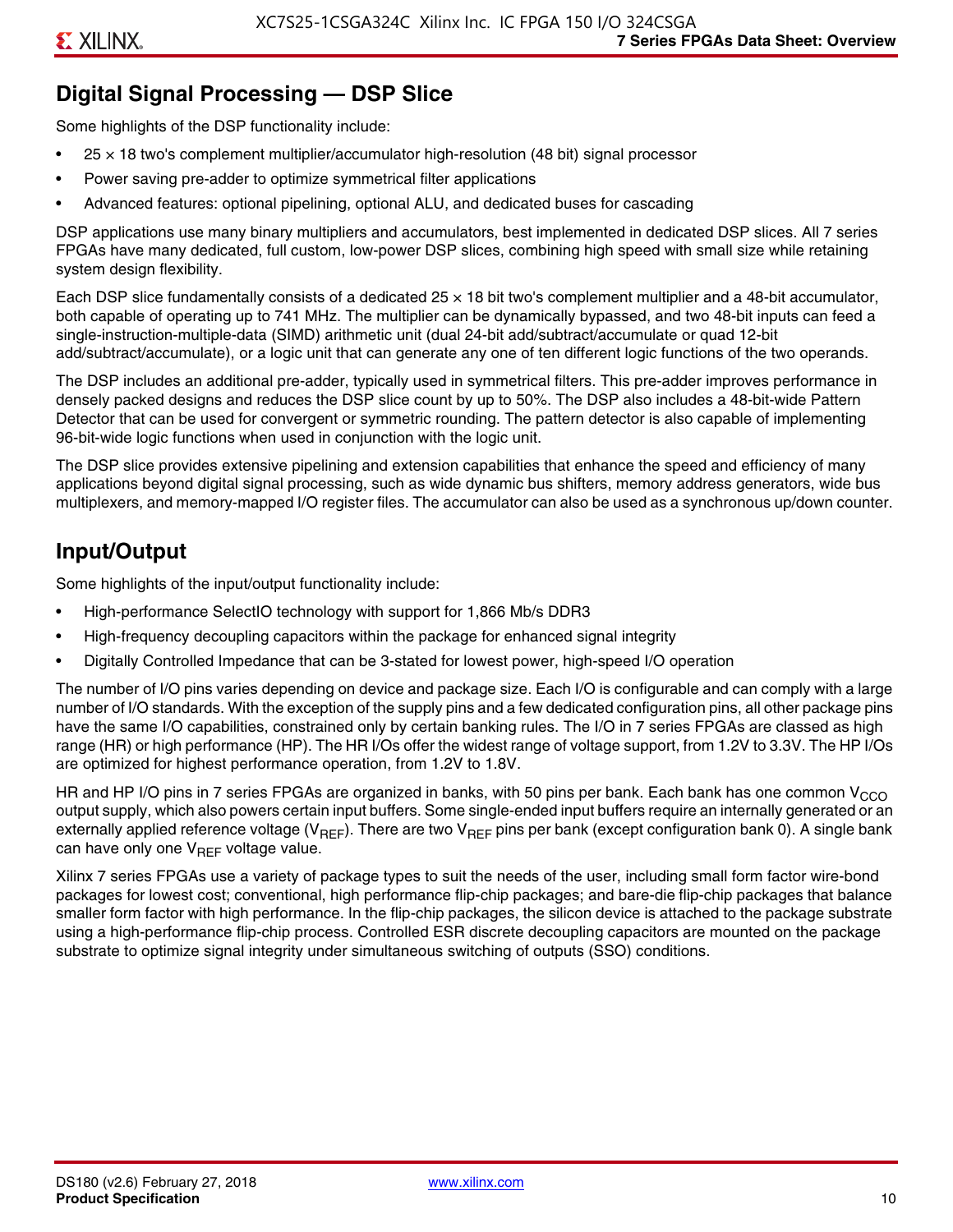# **I/O Electrical Characteristics**

Single-ended outputs use a conventional CMOS push/pull output structure driving High towards  $V_{CCO}$  or Low towards ground, and can be put into a high-Z state. The system designer can specify the slew rate and the output strength. The input is always active but is usually ignored while the output is active. Each pin can optionally have a weak pull-up or a weak pulldown resistor.

Most signal pin pairs can be configured as differential input pairs or output pairs. Differential input pin pairs can optionally be terminated with a 100Ω internal resistor. All 7 series devices support differential standards beyond LVDS: RSDS, BLVDS, differential SSTL, and differential HSTL.

Each of the I/Os supports memory I/O standards, such as single-ended and differential HSTL as well as single-ended SSTL and differential SSTL. The SSTL I/O standard can support data rates of up to 1,866 Mb/s for DDR3 interfacing applications.

#### **3-State Digitally Controlled Impedance and Low Power I/O Features**

The 3-state Digitally Controlled Impedance (T\_DCI) can control the output drive impedance (series termination) or can provide parallel termination of an input signal to V<sub>CCO</sub> or split (Thevenin) termination to V<sub>CCO</sub>/2. This allows users to eliminate off-chip termination for signals using T\_DCI. In addition to board space savings, the termination automatically turns off when in output mode or when 3-stated, saving considerable power compared to off-chip termination. The I/Os also have low power modes for IBUF and IDELAY to provide further power savings, especially when used to implement memory interfaces.

# **I/O Logic**

#### **Input and Output Delay**

All inputs and outputs can be configured as either combinatorial or registered. Double data rate (DDR) is supported by all inputs and outputs. Any input and some outputs can be individually delayed by up to 32 increments of 78 ps, 52 ps, or 39 ps each. Such delays are implemented as IDELAY and ODELAY. The number of delay steps can be set by configuration and can also be incremented or decremented while in use.

#### **ISERDES and OSERDES**

Many applications combine high-speed, bit-serial I/O with slower parallel operation inside the device. This requires a serializer and deserializer (SerDes) inside the I/O structure. Each I/O pin possesses an 8-bit IOSERDES (ISERDES and OSERDES) capable of performing serial-to-parallel or parallel-to-serial conversions with programmable widths of 2, 3, 4, 5, 6, 7, or 8 bits. By cascading two IOSERDES from two adjacent pins (default from differential I/O), wider width conversions of 10 and 14 bits can also be supported. The ISERDES has a special oversampling mode capable of asynchronous data recovery for applications like a 1.25 Gb/s LVDS I/O-based SGMII interface.

# **Low-Power Gigabit Transceivers**

Some highlights of the Low-Power Gigabit Transceivers include:

- High-performance transceivers capable of up to 6.6 Gb/s (GTP), 12.5 Gb/s (GTX), 13.1 Gb/s (GTH), or 28.05 Gb/s (GTZ) line rates depending on the family, enabling the first single device for 400G implementations.
- Low-power mode optimized for chip-to-chip interfaces.
- Advanced Transmit pre and post emphasis, receiver linear equalization (CTLE), and decision feedback equalization (DFE) for long reach or backplane applications. Auto-adaption at receiver equalization and on-chip Eye Scan for easy serial link tuning.

Ultra-fast serial data transmission to optical modules, between ICs on the same PCB, over the backplane, or over longer distances is becoming increasingly popular and important to enable customer line cards to scale to 100 Gb/s and onwards to 400 Gb/s. It requires specialized dedicated on-chip circuitry and differential I/O capable of coping with the signal integrity issues at these high data rates.

The transceiver count in the 7 series FPGAs ranges from up to 16 transceiver circuits in the Artix-7 family, up to 32 transceiver circuits in the Kintex-7 family, and up to 96 transceiver circuits in the Virtex-7 family. Each serial transceiver is a combined transmitter and receiver. The various 7 series serial transceivers use either a combination of ring oscillators and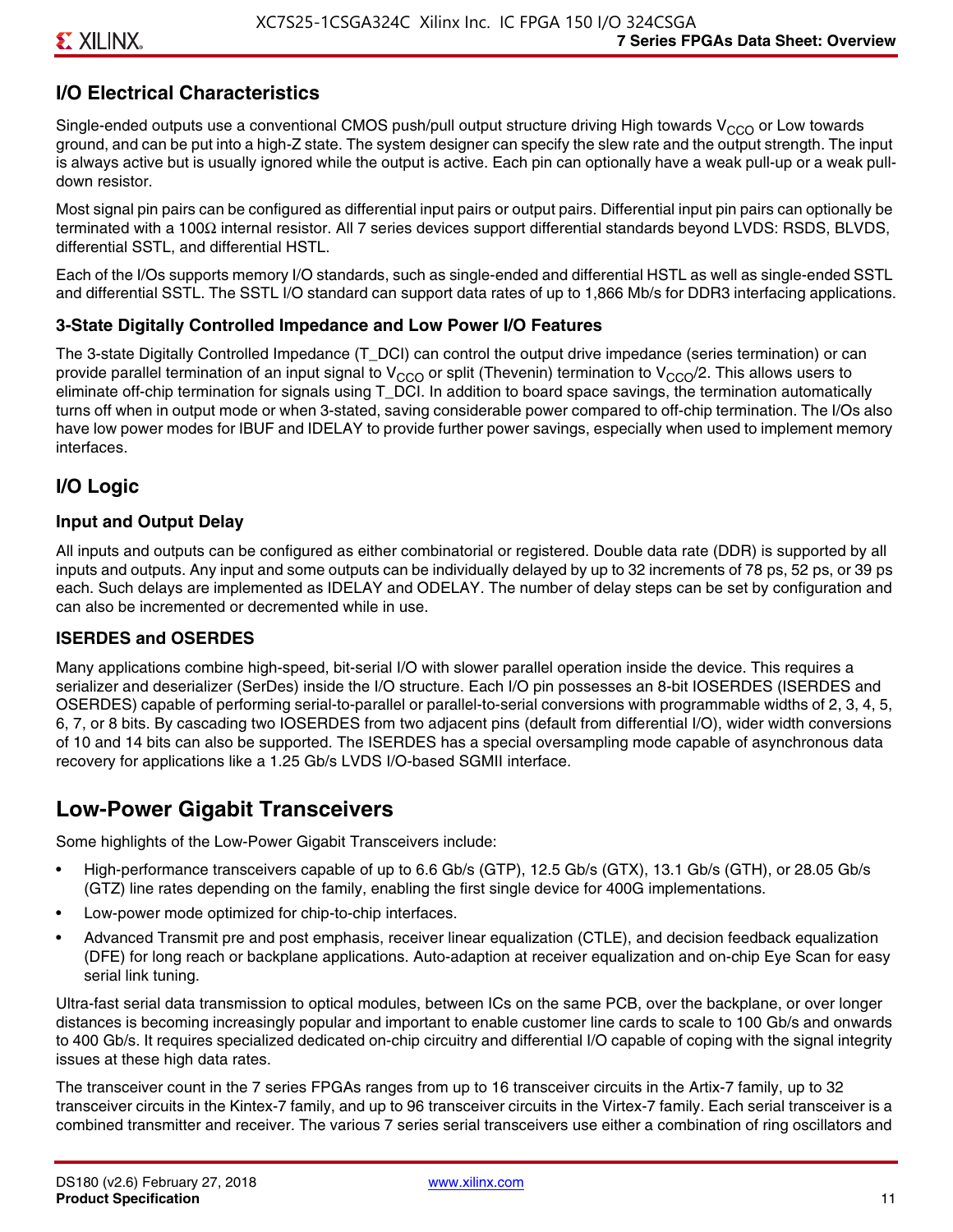LC tank or, in the case of the GTZ, a single LC tank architecture to allow the ideal blend of flexibility and performance while enabling IP portability across the family members. The different 7 series family members offer different top-end data rates. The GTP operates up to 6.6 Gb/s, the GTX operates up to 12.5 Gb/s, the GTH operates up to 13.1 Gb/s, and the GTZ operates up to 28.05 Gb/s. Lower data rates can be achieved using FPGA logic-based oversampling. The serial transmitter and receiver are independent circuits that use an advanced PLL architecture to multiply the reference frequency input by certain programmable numbers up to 100 to become the bit-serial data clock. Each transceiver has a large number of userdefinable features and parameters. All of these can be defined during device configuration, and many can also be modified during operation.

## **Transmitter**

The transmitter is fundamentally a parallel-to-serial converter with a conversion ratio of 16, 20, 32, 40, 64, or 80. Additionally, the GTZ transmitter supports up to 160 bit data widths. This allows the designer to trade-off datapath width for timing margin in high-performance designs. These transmitter outputs drive the PC board with a single-channel differential output signal. TXOUTCLK is the appropriately divided serial data clock and can be used directly to register the parallel data coming from the internal logic. The incoming parallel data is fed through an optional FIFO and has additional hardware support for the 8B/10B, 64B/66B, or 64B/67B encoding schemes to provide a sufficient number of transitions. The bit-serial output signal drives two package pins with differential signals. This output signal pair has programmable signal swing as well as programmable pre- and post-emphasis to compensate for PC board losses and other interconnect characteristics. For shorter channels, the swing can be reduced to reduce power consumption.

### **Receiver**

The receiver is fundamentally a serial-to-parallel converter, changing the incoming bit-serial differential signal into a parallel stream of words, each 16, 20, 32, 40, 64, or 80 bits. Additionally, the GTZ receiver supports up to 160 bit data widths. This allows the FPGA designer to trade-off internal datapath width versus logic timing margin. The receiver takes the incoming differential data stream, feeds it through programmable linear and decision feedback equalizers (to compensate for PC board and other interconnect characteristics), and uses the reference clock input to initiate clock recognition. There is no need for a separate clock line. The data pattern uses non-return-to-zero (NRZ) encoding and optionally guarantees sufficient data transitions by using the selected encoding scheme. Parallel data is then transferred into the FPGA logic using the RXUSRCLK clock. For short channels, the transceivers offers a special low power mode (LPM) to reduce power consumption by approximately 30%.

# **Out-of-Band Signaling**

The transceivers provide out-of-band (OOB) signaling, often used to send low-speed signals from the transmitter to the receiver while high-speed serial data transmission is not active. This is typically done when the link is in a powered-down state or has not yet been initialized. This benefits PCI Express and SATA/SAS applications.

# **Integrated Interface Blocks for PCI Express Designs**

Highlights of the integrated blocks for PCI Express include:

- Compliant to the PCI Express Base Specification 2.1 or 3.0 (depending of family) with Endpoint and Root Port capability
- Supports Gen1 (2.5 Gb/s), Gen2 (5 Gb/s), and Gen3 (8 Gb/s) depending on device family
- Advanced configuration options, Advanced Error Reporting (AER), and End-to-End CRC (ECRC) Advanced Error Reporting and ECRC features
- Multiple-function and single root I/O virtualization (SR-IOV) support enabled through soft-logic wrappers or embedded in the integrated block depending on family

All Artix-7, Kintex-7, and Virtex-7 devices include at least one integrated block for PCI Express technology that can be configured as an Endpoint or Root Port, compliant to the PCI Express Base Specification Revision 2.1 or 3.0. The Root Port can be used to build the basis for a compatible Root Complex, to allow custom FPGA-to-FPGA communication via the PCI Express protocol, and to attach ASSP Endpoint devices, such as Ethernet Controllers or Fibre Channel HBAs, to the FPGA.

This block is highly configurable to system design requirements and can operate 1, 2, 4, or 8 lanes at the 2.5 Gb/s, 5.0 Gb/s, and 8.0 Gb/s data rates. For high-performance applications, advanced buffering techniques of the block offer a flexible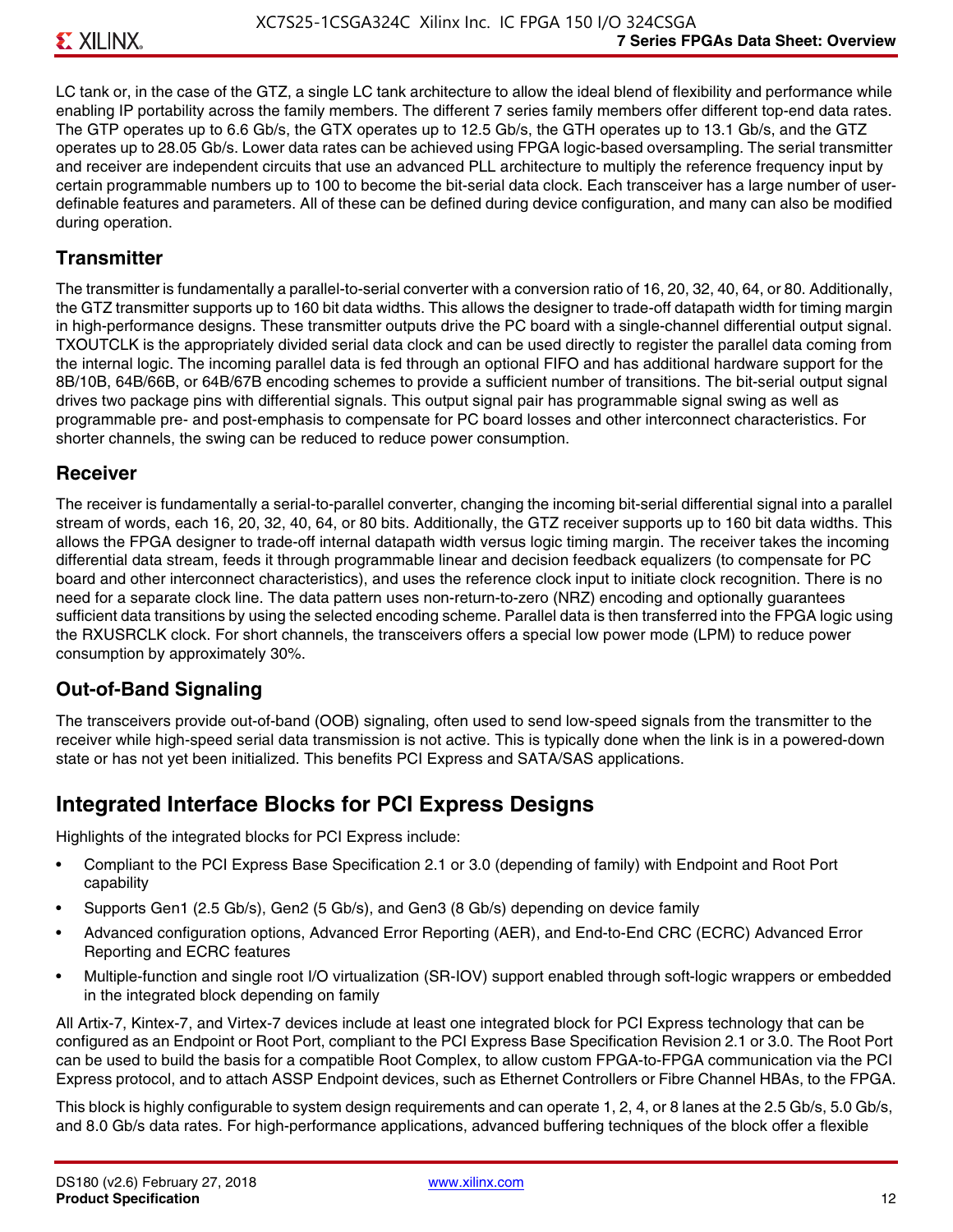maximum payload size of up to 1,024 bytes. The integrated block interfaces to the integrated high-speed transceivers for serial connectivity and to block RAMs for data buffering. Combined, these elements implement the Physical Layer, Data Link Layer, and Transaction Layer of the PCI Express protocol.

Xilinx provides a light-weight, configurable, easy-to-use LogiCORE™ IP wrapper that ties the various building blocks (the integrated block for PCI Express, the transceivers, block RAM, and clocking resources) into an Endpoint or Root Port solution. The system designer has control over many configurable parameters: lane width, maximum payload size, FPGA logic interface speeds, reference clock frequency, and base address register decoding and filtering.

Xilinx offers two wrappers for the integrated block: AXI4-Stream and AXI4 (memory mapped). Note that legacy TRN/Local Link is not available in 7 series devices for the integrated block for PCI Express. AXI4-Stream is designed for existing customers of the integrated block and enables easy migration to AXI4-Stream from TRN. AXI4 (memory mapped) is designed for Xilinx Platform Studio/EDK design flow and MicroBlaze™ processor based designs.

More information and documentation on solutions for PCI Express designs can be found at: <http://www.xilinx.com/products/technology/pci-express.html>.

# **Configuration**

There are many advanced configuration features, including:

- High-speed SPI and BPI (parallel NOR) configuration
- Built-in MultiBoot and safe-update capability
- 256-bit AES encryption with HMAC/SHA-256 authentication
- Built-in SEU detection and correction
- Partial reconfiguration

Xilinx 7 series FPGAs store their customized configuration in SRAM-type internal latches. There are up to 450 Mb configuration bits, depending on device size and user-design implementation options. The configuration storage is volatile and must be reloaded whenever the FPGA is powered up. This storage can also be reloaded at any time by pulling the PROGRAM B pin Low. Several methods and data formats for loading configuration are available, determined by the three mode pins.

The SPI interface (x1, x2, and x4 modes) and the BPI interface (parallel-NOR x8 and x16) are two common methods used for configuring the FPGA. Users can directly connect an SPI or BPI flash to the FPGA, and the FPGA's internal configuration logic reads the bitstream out of the flash and configures itself. The FPGA automatically detects the bus width on the fly, eliminating the need for any external controls or switches. Bus widths supported are x1, x2, and x4 for SPI, and x8 and x16 for BPI. The larger bus widths increase configuration speed and reduce the amount of time it takes for the FPGA to start up after power-on. Some configuration options such as BPI are not supported in all device-package combinations. Refer to [UG470,](http://www.xilinx.com/support/documentation/user_guides/ug470_7Series_Config.pdf) *7 Series FPGAs Configuration User Guide* for details.

In master mode, the FPGA can drive the configuration clock from an internally generated clock, or for higher speed configuration, the FPGA can use an external configuration clock source. This allows high-speed configuration with the ease of use characteristic of master mode. Slave modes up to 32 bits wide are also supported by the FPGA that are especially useful for processor-driven configuration.

The FPGA has the ability to reconfigure itself with a different image using SPI or BPI flash, eliminating the need for an external controller. The FPGA can reload its original design in case there are any errors in the data transmission, ensuring an operational FPGA at the end of the process. This is especially useful for updates to a design after the end product has been shipped. Customers can ship their products with an early version of the design, thus getting their products to market faster. This feature allows customers to keep their end users current with the most up-to-date designs while the product is already in the field.

The dynamic reconfiguration port (DRP) gives the system designer easy access to the configuration and status registers of the MMCM, PLL, XADC, transceivers, and integrated block for PCI Express. The DRP behaves like a set of memory-mapped registers, accessing and modifying block-specific configuration bits as well as status and control registers.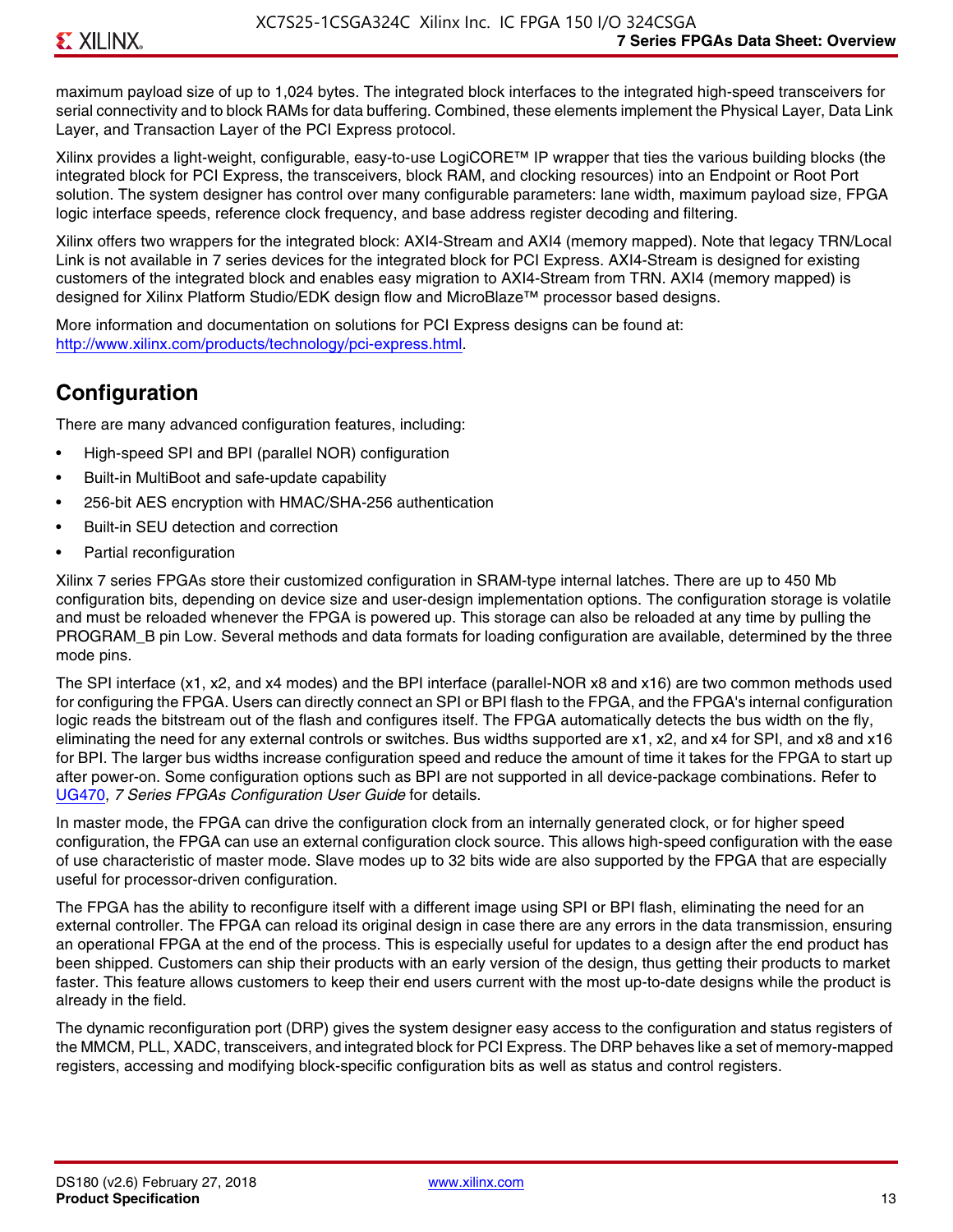# **Encryption, Readback, and Partial Reconfiguration**

In all 7 series FPGAs (except XC7S6 and XC7S15), the FPGA bitstream, which contains sensitive customer IP, can be protected with 256-bit AES encryption and HMAC/SHA-256 authentication to prevent unauthorized copying of the design. The FPGA performs decryption on the fly during configuration using an internally stored 256-bit key. This key can reside in battery-backed RAM or in nonvolatile eFUSE bits.

Most configuration data can be read back without affecting the system's operation. Typically, configuration is an all-or-nothing operation, but Xilinx 7 series FPGAs support partial reconfiguration. This is an extremely powerful and flexible feature that allows the user to change portions of the FPGA while other portions remain static. Users can time-slice these portions to fit more IP into smaller devices, saving cost and power. Where applicable in certain designs, partial reconfiguration can greatly improve the versatility of the FPGA.

# **XADC (Analog-to-Digital Converter)**

Highlights of the XADC architecture include:

- Dual 12-bit 1 MSPS analog-to-digital converters (ADCs)
- Up to 17 flexible and user-configurable analog inputs
- On-chip or external reference option
- On-chip temperature ( $\pm 4^{\circ}$ C max error) and power supply ( $\pm 1\%$  max error) sensors
- Continuous JTAG access to ADC measurements

All Xilinx 7 series FPGAs (except XC7S6 and XC7S15) integrate a new flexible analog interface called XADC. When combined with the programmable logic capability of the 7 series FPGAs, the XADC can address a broad range of data acquisition and monitoring requirements. For more information, go to: [http://www.xilinx.com/ams.](http://www.xilinx.com/ams)

The XADC contains two 12-bit 1 MSPS ADCs with separate track and hold amplifiers, an on-chip analog multiplexer (up to 17 external analog input channels supported), and on-chip thermal and supply sensors. The two ADCs can be configured to simultaneously sample two external-input analog channels. The track and hold amplifiers support a range of analog input signal types, including unipolar, bipolar, and differential. The analog inputs can support signal bandwidths of at least 500 KHz at sample rates of 1MSPS. It is possible to support higher analog bandwidths using external analog multiplexer mode with the dedicated analog input (see [UG480](http://www.xilinx.com/support/documentation/user_guides/ug480_7Series_XADC.pdf), 7 Series FPGAs and Zynq-7000 All Programmable SoC XADC Dual 12-Bit 1 MSPS Analog-to-Digital Converter User Guide)*.*

The XADC optionally uses an on-chip reference circuit  $(\pm 1\%)$ , thereby eliminating the need for any external active components for basic on-chip monitoring of temperature and power supply rails. To achieve the full 12-bit performance of the ADCs, an external 1.25V reference IC is recommended.

If the XADC is not instantiated in a design, then by default it digitizes the output of all on-chip sensors. The most recent measurement results (together with maximum and minimum readings) are stored in dedicated registers for access at any time via the JTAG interface. User-defined alarm thresholds can automatically indicate over-temperature events and unacceptable power supply variation. A user-specified limit (for example, 100°C) can be used to initiate an automatic powerdown.

# **EasyPath-7 FPGAs**

EasyPath-7 FPGAs provide a fast, simple, and risk-free solution for cost reducing Kintex-7, Virtex-7 T, and Virtex-7 XT FPGA designs. EasyPath-7 FPGAs support the same packages, speed grades, and match all Kintex-7 or Virtex-7 FPGA data sheet specifications (in function and timing). With no re-engineering or re-qualification, EasyPath-7 FPGAs deliver the lowest total product cost compared to any other FPGA cost-reduction solution.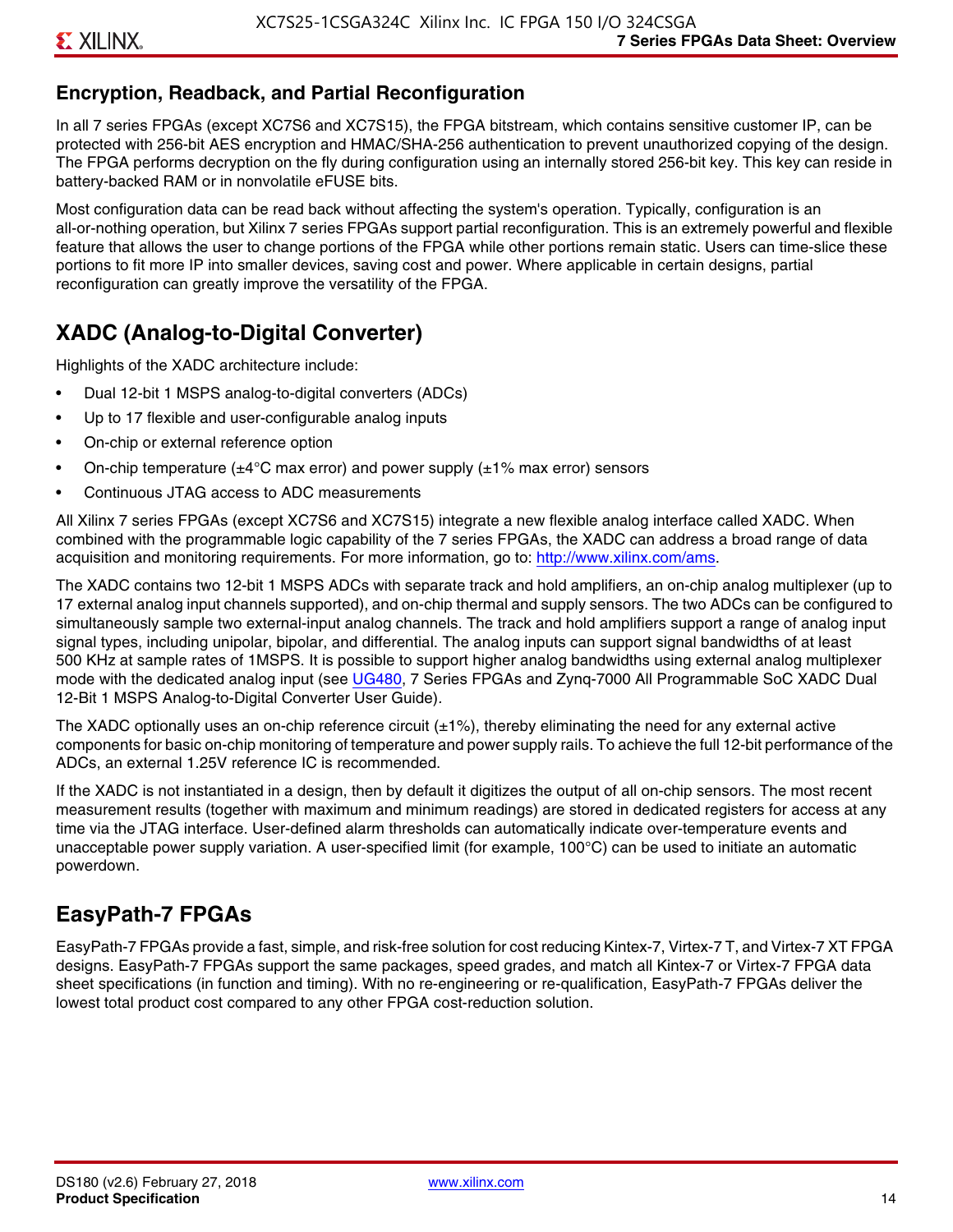# **7 Series FPGA Ordering Information**

Table 12 shows the speed and temperature grades available in the different device families. Some devices might not be available in every speed and temperature grade.

#### *Table 12:* **7 Series Speed Grade and Temperature Ranges**

| <b>Device</b> |                                    |                                                        |                                                    | Speed Grade, Temperature Range, and Operating Voltage  |                                                      |
|---------------|------------------------------------|--------------------------------------------------------|----------------------------------------------------|--------------------------------------------------------|------------------------------------------------------|
| Family        | <b>Devices</b>                     | <b>Commercial (C)</b><br>$0^\circ$ C to +85 $^\circ$ C | Extended (E)<br>$0^{\circ}$ C to +100 $^{\circ}$ C | Industrial (I)<br>$-40^{\circ}$ C to +100 $^{\circ}$ C | Expanded (Q)<br>$-40^{\circ}$ C to +125 $^{\circ}$ C |
|               |                                    | $-2C(1.0V)$                                            |                                                    | $-21(1.0V)$                                            |                                                      |
| Spartan-7     | All                                | $-1C(1.0V)$                                            |                                                    | $-11(1.0V)$                                            | $-1Q(1.0V)$                                          |
|               |                                    |                                                        |                                                    | $-1LI(0.95V)$                                          |                                                      |
|               |                                    |                                                        | $-3E(1.0V)$                                        |                                                        |                                                      |
|               |                                    | $-2C(1.0V)$                                            |                                                    | $-21(1.0V)$                                            |                                                      |
| Artix-7       | All                                |                                                        | -2LE (1.0V or 0.9V)                                |                                                        |                                                      |
|               |                                    | $-1C(1.0V)$                                            |                                                    | $-11(1.0V)$                                            |                                                      |
|               |                                    |                                                        |                                                    | $-1LI(0.95V)$                                          |                                                      |
|               |                                    |                                                        | $-3E(1.0V)$                                        |                                                        |                                                      |
|               |                                    | $-2C(1.0V)$                                            |                                                    | $-21(1.0V)$                                            |                                                      |
|               | XC7K70T                            |                                                        | -2LE (1.0V or 0.9V)                                |                                                        |                                                      |
|               |                                    | $-1C(1.0V)$                                            |                                                    | $-11(1.0V)$                                            |                                                      |
| Kintex-7      | <b>XC7K160T</b>                    |                                                        | $-3E(1.0V)$                                        |                                                        |                                                      |
|               | <b>XC7K325T</b><br><b>XC7K355T</b> | $-2C(1.0V)$                                            |                                                    | $-21(1.0V)$                                            |                                                      |
|               | <b>XC7K410T</b>                    |                                                        | -2LE (1.0V or 0.9V)                                | $-2LI(0.95V)$                                          |                                                      |
|               | <b>XC7K420T</b><br><b>XC7K480T</b> | $-1C(1.0V)$                                            |                                                    | $-11(1.0V)$                                            |                                                      |
|               |                                    |                                                        | $-3E(1.0V)$                                        |                                                        |                                                      |
|               |                                    | $-2C(1.0V)$                                            |                                                    | $-21(1.0V)$                                            |                                                      |
|               | <b>XC7V585T</b>                    |                                                        | $-2LE(1.0V)$                                       |                                                        |                                                      |
|               |                                    | $-1C(1.0V)$                                            |                                                    | $-11(1.0V)$                                            |                                                      |
| Virtex-7 T    |                                    | $-2C(1.0V)$                                            |                                                    |                                                        |                                                      |
|               |                                    |                                                        | $-2GE(1.0V)$                                       |                                                        |                                                      |
|               | XC7V2000T                          |                                                        | $-2LE(1.0V)$                                       |                                                        |                                                      |
|               |                                    | $-1C(1.0V)$                                            |                                                    | $-11(1.0V)$                                            |                                                      |
|               |                                    |                                                        | $-3E(1.0V)$                                        |                                                        |                                                      |
|               | XC7VX330T                          | $-2C(1.0V)$                                            |                                                    | $-21(1.0V)$                                            |                                                      |
|               | XC7VX415T<br>XC7VX485T             |                                                        | $-2LE(1.0V)$                                       |                                                        |                                                      |
|               | XC7VX550T<br>XC7VX690T             |                                                        |                                                    |                                                        |                                                      |
|               |                                    | $-1C(1.0V)$                                            |                                                    | -11 (1.0V)                                             |                                                      |
|               |                                    | $-2C(1.0V)$                                            |                                                    |                                                        |                                                      |
| Virtex-7 XT   | XC7VX980T                          |                                                        | $-2LE(1.0V)$                                       |                                                        |                                                      |
|               |                                    | $-1C(1.0V)$                                            |                                                    | $-11(1.0V)$                                            |                                                      |
|               |                                    | $-2C(1.0V)$                                            |                                                    |                                                        |                                                      |
|               |                                    |                                                        | $-2GE(1.0V)$                                       |                                                        |                                                      |
|               | XC7VX1140T                         |                                                        | $-2LE(1.0V)$                                       |                                                        |                                                      |
|               |                                    | $-1C(1.0V)$                                            |                                                    | $-11(1.0V)$                                            |                                                      |
|               |                                    | $-2C(1.0V)$                                            |                                                    |                                                        |                                                      |
|               |                                    |                                                        | $-2GE(1.0V)$                                       |                                                        |                                                      |
| Virtex-7 HT   | All                                |                                                        | $-2LE(1.0V)$                                       |                                                        |                                                      |
|               |                                    | $-1C(1.0V)$                                            |                                                    |                                                        |                                                      |
|               |                                    |                                                        |                                                    |                                                        |                                                      |

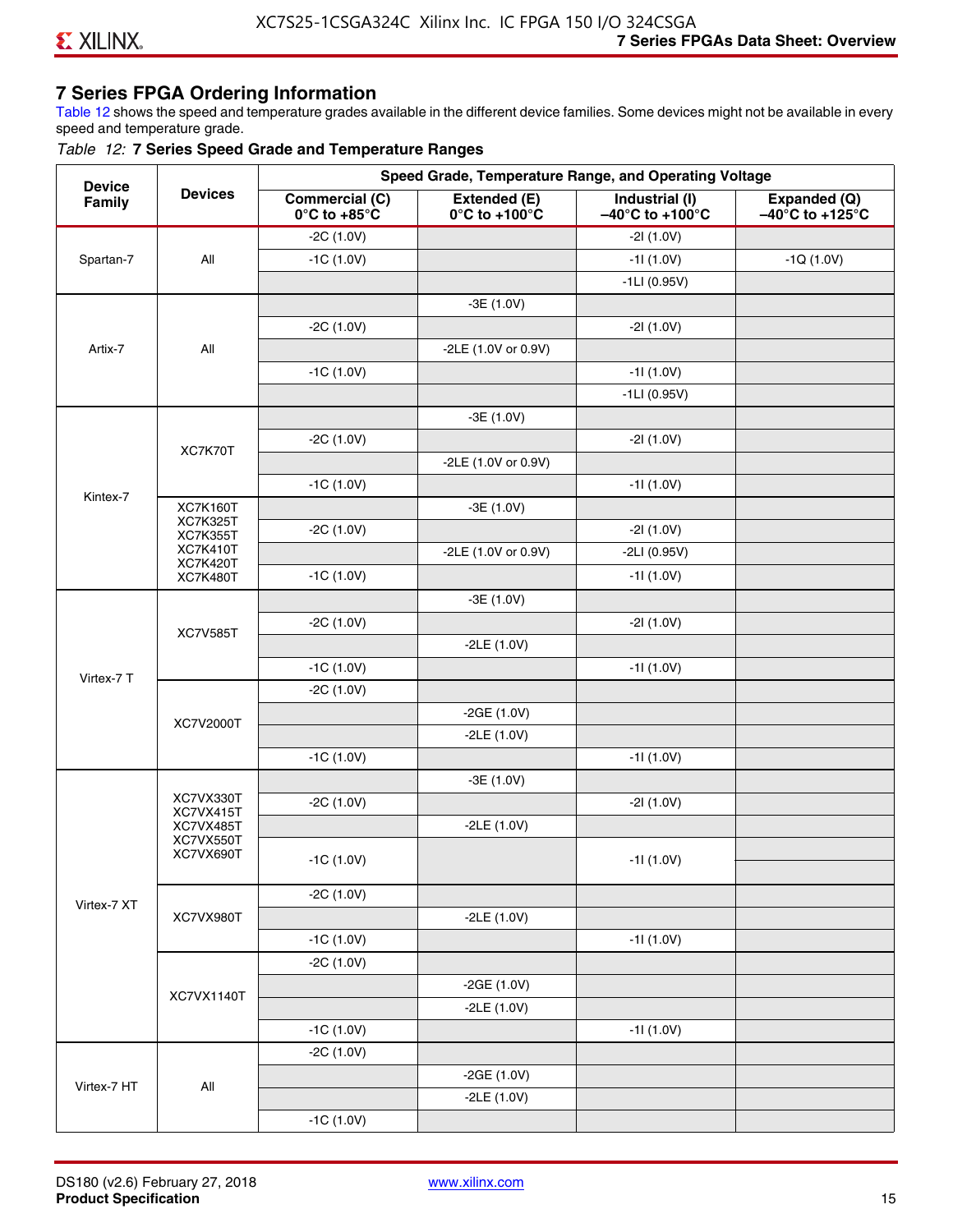The Spartan-7 FPGA ordering information is shown in Figure 1. Refer to the Package Marking section of [UG475,](http://www.xilinx.com/support/documentation/user_guides/ug475_7Series_Pkg_Pinout.pdf) *7 Series FPGAs Packaging and Pinout* for a more detailed explanation of the device markings.





The Artix-7, Kintex-7, and Virtex-7 FPGA ordering information, shown in Figure 2, applies to all packages including Pb-Free. Refer to the Package Marking section of [UG475](http://www.xilinx.com/support/documentation/user_guides/ug475_7Series_Pkg_Pinout.pdf), *7 Series FPGAs Packaging and Pinout* for a more detailed explanation of the device markings.



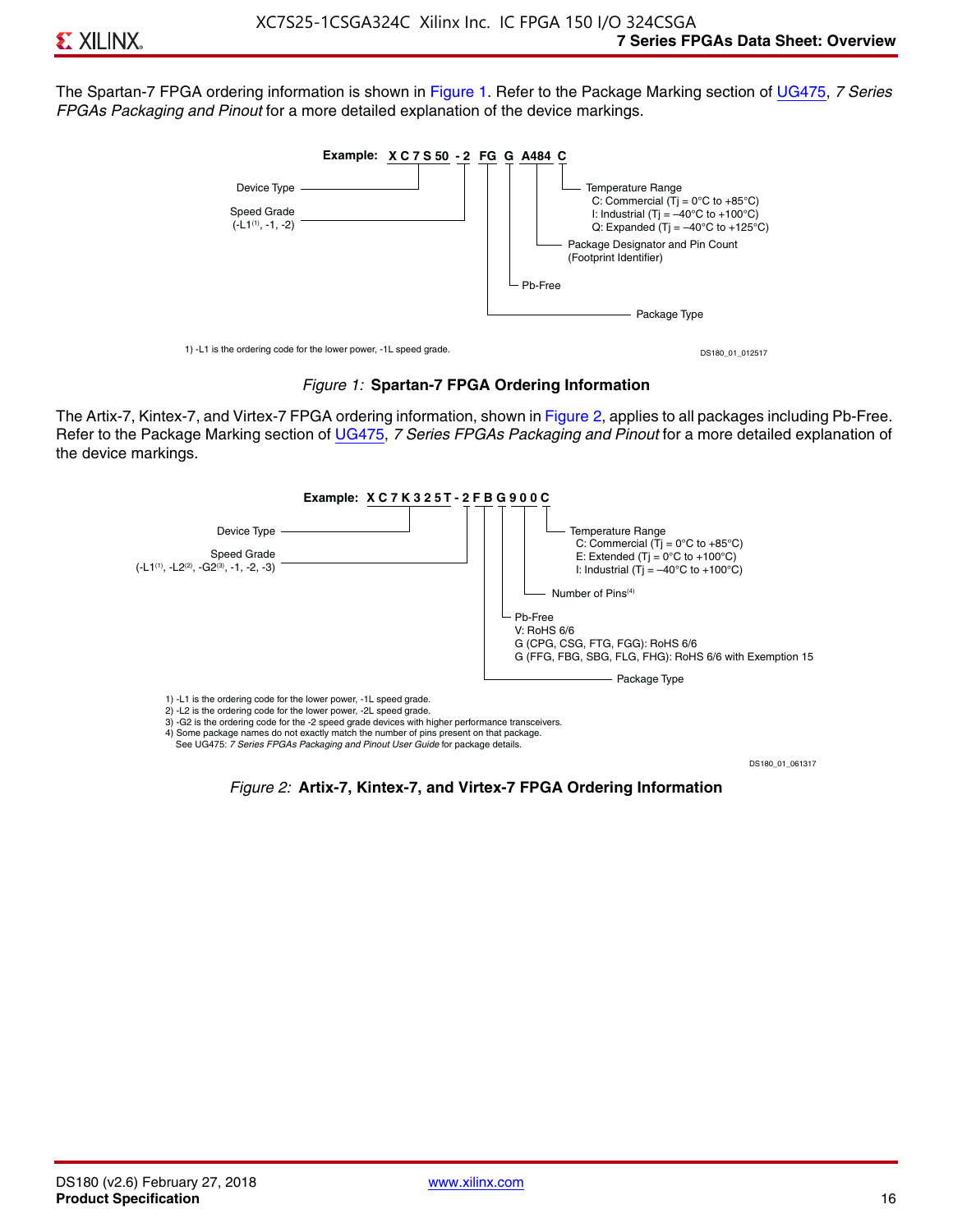# **Revision History**

The following table shows the revision history for this document:

| <b>Date</b> | <b>Version</b> | <b>Description of Revisions</b>                                                                                                                                                                                                                                                                                                                                                                                                                                                                                                                                                                                                                                                                                                                                                                                                                                                                                                                                                                                                                                                                                                                                                                                                                                                                                       |
|-------------|----------------|-----------------------------------------------------------------------------------------------------------------------------------------------------------------------------------------------------------------------------------------------------------------------------------------------------------------------------------------------------------------------------------------------------------------------------------------------------------------------------------------------------------------------------------------------------------------------------------------------------------------------------------------------------------------------------------------------------------------------------------------------------------------------------------------------------------------------------------------------------------------------------------------------------------------------------------------------------------------------------------------------------------------------------------------------------------------------------------------------------------------------------------------------------------------------------------------------------------------------------------------------------------------------------------------------------------------------|
| 06/21/10    | 1.0            | Initial Xilinx release.                                                                                                                                                                                                                                                                                                                                                                                                                                                                                                                                                                                                                                                                                                                                                                                                                                                                                                                                                                                                                                                                                                                                                                                                                                                                                               |
| 07/30/10    | 1.1            | Added SHA-256 to authentication information. Updated Table 5, Table 7, Virtex-7 FPGA Device-<br>Package Combinations and Maximum I/Os table (Virtex-7 T devices), and Table 9 with ball pitch<br>information and voltage bank information. Updated DSP and Logic Slice information in Table 8.<br><b>Updated Low-Power Gigabit Transceivers.</b>                                                                                                                                                                                                                                                                                                                                                                                                                                                                                                                                                                                                                                                                                                                                                                                                                                                                                                                                                                      |
| 09/24/10    | 1.2            | In General Description, updated 4.7 TMACS DSP to 5.0 TMACS DSP. In Table 1, added Note 1;<br>updated Peak DSP Performance for Kintex-7 and Virtex-7 families. In Table 4, updated CMT<br>information for XC7A175T and XC7A355T. In Table 6, replaced XC7K120T with XC7K160T and<br>replaced XC7K230T with XC7K325T-and updated corresponding information. Also added<br>XC7K355T, XC7K420T, and XC7K480T. In Table 7, replaced XC7K230T with XC7K325T. In Table 8,<br>updated XC7V450T Logic Cell, CLB, block RAM, and PCI information; updated XC7VX415T and<br>XC7VX690T PCI information; updated XC7V1500T, and XC7V2000T block RAM information; and<br>replaced XC7VX605T with XC7VX575T, replaced XC7VX895T with XC7VX850T, and replaced<br>XC7VX910T with XC7VX865T—and updated corresponding information. Updated Digital Signal<br>Processing - DSP Slice with operating speed of 640 MHz. Removed specific transceiver type from<br>Out-of-Band Signaling. In Virtex-7 FPGA Device-Package Combinations and Maximum I/Os table<br>(Virtex-7 T devices), replaced XC7VX605T with XC7VX575T and added table notes 2 and 3. In<br>Table 9, removed the FFG784 package for the XC7VX485T device; replaced XC7VX605T with<br>XC7VX575T; replaced XC7VX895T with XC7VX850T; and replaced XC7VX910T with XC7VX865T. |
| 10/20/10    | 1.3            | In Table 7, replaced XC7K120T with XC7K160T. Updated Digital Signal Processing - DSP Slice.                                                                                                                                                                                                                                                                                                                                                                                                                                                                                                                                                                                                                                                                                                                                                                                                                                                                                                                                                                                                                                                                                                                                                                                                                           |
| 11/17/10    | 1.4            | Updated maximum I/O bandwidth to 3.1 Tb/s in General Description. Updated Peak Transceiver Speed<br>for Virtex-7 FPGAs in Summary of 7 Series FPGA Features and in Table 1. Updated Peak DSP<br>Performance values in Table 1 and Digital Signal Processing - DSP Slice. In Table 7, updated<br>XC7K70T I/O information. In Table 8, added XC7VH290T, XC7VH580T, and XC7VH870T devices and<br>updated total I/O banks information for the XC7V585T, XC7V855T, XC7V1500T, and XC7VX865T<br>devices. In Table 9, updated XC7VX415T, XC7VX485T, XC7VX690T, XC7VX850T, and XC7VX865T<br>device information. Added Table 11. Updated Low-Power Gigabit Transceivers information, including<br>the addition of the GTZ transceivers.                                                                                                                                                                                                                                                                                                                                                                                                                                                                                                                                                                                        |
| 02/22/11    | 1.5            | Updated Summary of 7 Series FPGA Features and the Low-Power Gigabit Transceivers highlights and<br>section. In Table 1, updated Kintex-7 FPGA, Artix-7 FPGA information. In Table 4, updated XC7A175T.<br>Also, updated XC7A355T. Added three Artix-7 FPGA packages to Table 5: SBG325, SBG484, and<br>FBG485, changed package from FGG784 to FBG784, and updated package information for<br>XC7A175T and XC7A355T devices. In Table 6, updated XC7K160T and added three devices:<br>XC7K355T, XC7K420T, and XC7K480T. In Table 7, updated XC7K70T package information and added<br>three devices: XC7K355T, XC7K420T, and XC7K480T. In Table 8, added note 1 (EasyPath FPGAs)<br>and updated note 7 to include GTZ transceivers. In Virtex-7 FPGA Device-Package Combinations and<br>Maximum I/Os table (Virtex-7 T devices), added two Virtex-7 FPGA packages: FHG1157 and<br>FHG1761, and updated XC7V1500T (no FFG1157) and XC7V2000T (no FFG1761) package<br>information and removed the associated notes. Added CLBs, Slices, and LUTs. Updated Input/Output.<br>Added EasyPath-7 FPGAs.                                                                                                                                                                                                                        |
| 03/28/11    | 1.6            | Updated General Description, Summary of 7 Series FPGA Features, Table 1, Table 4, Table 5, Table 6,<br>Table 7, Table 8, Table 9 (combined Virtex-7 T and XT devices in one table), and Table 11. Updated the<br>Low-Power Gigabit Transceivers highlights and section. Updated Block RAM, Integrated Interface<br>Blocks for PCI Express Designs, Configuration, Encryption, Readback, and Partial Reconfiguration,<br>XADC (Analog-to-Digital Converter), 7 Series FPGA Ordering Information, and EasyPath-7 FPGAs.                                                                                                                                                                                                                                                                                                                                                                                                                                                                                                                                                                                                                                                                                                                                                                                                 |
| 07/06/11    | 1.7            | Updated General Description, Summary of 7 Series FPGA Features, Table 1, Table 4, Table 6, Table 8,<br>Table 9 and Table 11. Added Table 10. Added Stacked Silicon Interconnect (SSI) Technology. Updated<br>Transmitter, Configuration, and XADC (Analog-to-Digital Converter). Updated Figure 1.                                                                                                                                                                                                                                                                                                                                                                                                                                                                                                                                                                                                                                                                                                                                                                                                                                                                                                                                                                                                                    |
| 09/13/11    | 1.8            | Updated General Description, Table 1, Table 4, Table 5, Table 8, CLBs, Slices, and LUTs,<br>Configuration, and 7 Series FPGA Ordering Information.                                                                                                                                                                                                                                                                                                                                                                                                                                                                                                                                                                                                                                                                                                                                                                                                                                                                                                                                                                                                                                                                                                                                                                    |
| 01/15/12    | 1.9            | Updated General Description, Table 1, Table 4, Table 5, Table 6, Table 7, Table 8, Table 10, Table 11,<br>Block RAM, Digital Signal Processing - DSP Slice, Low-Power Gigabit Transceivers, Integrated<br>Interface Blocks for PCI Express Designs, Configuration, EasyPath-7 FPGAs, and 7 Series FPGA<br><b>Ordering Information.</b>                                                                                                                                                                                                                                                                                                                                                                                                                                                                                                                                                                                                                                                                                                                                                                                                                                                                                                                                                                                |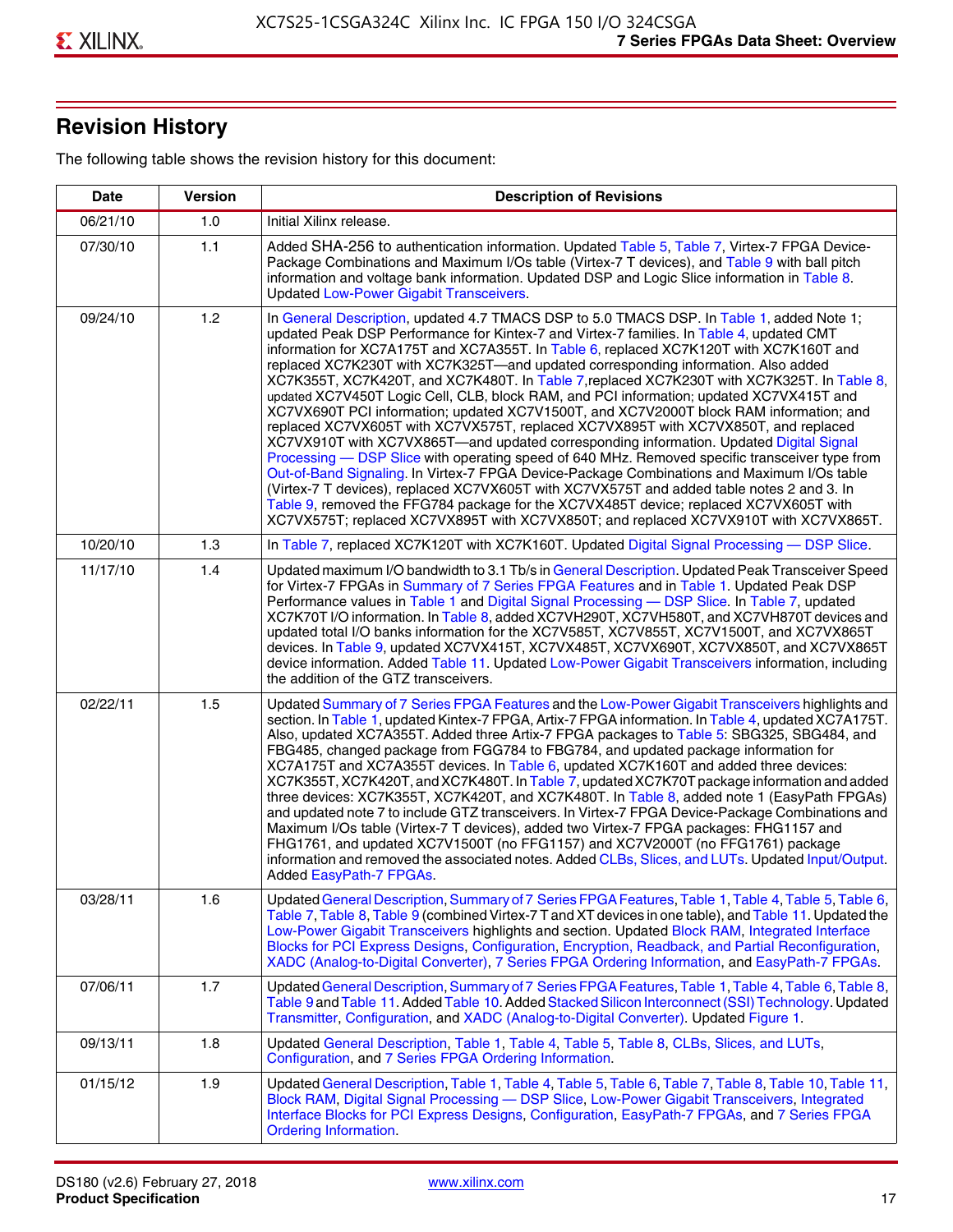| <b>Date</b> | <b>Version</b> | <b>Description of Revisions</b>                                                                                                                                                                                                                                                                                                                                                                                                                                     |
|-------------|----------------|---------------------------------------------------------------------------------------------------------------------------------------------------------------------------------------------------------------------------------------------------------------------------------------------------------------------------------------------------------------------------------------------------------------------------------------------------------------------|
| 03/02/12    | 1.10           | Updated General Description, Table 5, and Table 12.                                                                                                                                                                                                                                                                                                                                                                                                                 |
| 05/02/12    | 1.11           | Updated Table 7, Table 9, Table 10, Low-Power Gigabit Transceivers, and 7 Series FPGA Ordering<br>Information. Added 7 Series FPGA Ordering Information.                                                                                                                                                                                                                                                                                                            |
| 10/15/12    | 1.12           | Updated overview with Artix-7 SL and SLT devices. Updated Table 1, Table 4, Table 5, Table 8, Table 9,<br>Table 10, Table 11, and Table 12. Added Table 3. Updated Regional Clocks, Block RAM, Integrated<br>Interface Blocks for PCI Express Designs, Configuration, and 7 Series FPGA Ordering Information.                                                                                                                                                       |
| 11/30/12    | 1.13           | Updated notes in Table 4 and Table 12. Updated XADC (Analog-to-Digital Converter).                                                                                                                                                                                                                                                                                                                                                                                  |
| 07/29/13    | 1.14           | Removed SL and SLT devices. Updated General Description, Table 4, Table 5, notes in Table 6 and<br>Table 8, Regional Clocks, Input/Output, Low-Power Gigabit Transceivers, Integrated Interface Blocks<br>for PCI Express Designs, Configuration, and 7 Series FPGA Ordering Information. Removed previous<br>Table 3.                                                                                                                                              |
| 02/18/14    | 1.15           | Changed document classification to Product Specification from Preliminary Product Specification.<br>Updated HR I/O information for XC7A35T and XC7A50T in Table 5. Updated XC7VH870T I/O<br>information in Table 8. Updated Table 11.                                                                                                                                                                                                                               |
| 10/08/14    | 1.16           | Added XC7A15T to Table 4 and Table 5. Removed HCG1931 and HCG1932 from Table 11. Updated<br>Input/Output Delay; Block RAM; Configuration; I/O Clocks; and Updated Table 12 and Figure 1.                                                                                                                                                                                                                                                                            |
| 12/17/14    | 1.16.1         | Typographical edit.                                                                                                                                                                                                                                                                                                                                                                                                                                                 |
| 05/27/15    | 1.17           | Updated Table 5, Table 7, Table 9, Table 10, Table 11, and Figure 1.                                                                                                                                                                                                                                                                                                                                                                                                |
| 09/27/16    | 2.0            | Added Spartan-7 devices throughout document, including Table 1, Table 2, Table 3, and Table 12.<br>Added two Artix-7 devices XC7A12T and XC7A25T throughout document, including Table 4, Table 5,<br>and Table 12. Updated General Description; Figure 1, Table 7, Regional Clocks, Block RAM,<br>Integrated Interface Blocks for PCI Express Designs, Configuration, Encryption, Readback, and Partial<br>Reconfiguration, and XADC (Analog-to-Digital Converter). |
| 10/20/16    | 2.1            | Updated Table 5.                                                                                                                                                                                                                                                                                                                                                                                                                                                    |
| 12/15/16    | 2.2            | Updated Table 3.                                                                                                                                                                                                                                                                                                                                                                                                                                                    |
| 03/17/17    | 2.3            | Updated Table 1, Table 5, Table 7, Table 9, Table 10, Table 12, and I/O Electrical Characteristics.                                                                                                                                                                                                                                                                                                                                                                 |
| 03/28/17    | 2.4            | Updated Table 7.                                                                                                                                                                                                                                                                                                                                                                                                                                                    |
| 08/01/17    | 2.5            | Updated Table 5 and Figure 2.                                                                                                                                                                                                                                                                                                                                                                                                                                       |
| 02/27/18    | 2.6            | Added MicroBlaze CPU information to the Summary of 7 Series FPGA Features and Table 1.                                                                                                                                                                                                                                                                                                                                                                              |

# **Notice of Disclaimer**

The information disclosed to you hereunder (the "Materials") is provided solely for the selection and use of Xilinx products. To the maximum extent permitted by applicable law: (1) Materials are made available "AS IS" and with all faults, Xilinx hereby DISCLAIMS ALL WARRANTIES AND CONDITIONS, EXPRESS, IMPLIED, OR STATUTORY, INCLUDING BUT NOT LIMITED TO WARRANTIES OF MERCHANTABILITY, NON-INFRINGEMENT, OR FITNESS FOR ANY PARTICULAR PURPOSE; and (2) Xilinx shall not be liable (whether in contract or tort, including negligence, or under any other theory of liability) for any loss or damage of any kind or nature related to, arising under, or in connection with, the Materials (including your use of the Materials), including for any direct, indirect, special, incidental, or consequential loss or damage (including loss of data, profits, goodwill, or any type of loss or damage suffered as a result of any action brought by a third party) even if such damage or loss was reasonably foreseeable or Xilinx had been advised of the possibility of the same. Xilinx assumes no obligation to correct any errors contained in the Materials or to notify you of updates to the Materials or to product specifications. You may not reproduce, modify, distribute, or publicly display the Materials without prior written consent. Certain products are subject to the terms and conditions of Xilinx's limited warranty, please refer to Xilinx's Terms of Sale which can be viewed at [www.xilinx.com/legal.htm#tos;](www.xilinx.com/legal.htm#tos) IP cores may be subject to warranty and support terms contained in a license issued to you by Xilinx. Xilinx products are not designed or intended to be fail-safe or for use in any application requiring fail-safe performance; you assume sole risk and liability for use of Xilinx products in such critical applications, please refer to Xilinx's Terms of Sale which can be viewed at <www.xilinx.com/legal.htm#tos>.

# **Automotive Applications Disclaimer**

AUTOMOTIVE PRODUCTS (IDENTIFIED AS "XA" IN THE PART NUMBER) ARE NOT WARRANTED FOR USE IN THE DEPLOYMENT OF AIRBAGS OR FOR USE IN APPLICATIONS THAT AFFECT CONTROL OF A VEHICLE ("SAFETY APPLICATION") UNLESS THERE IS A SAFETY CONCEPT OR REDUNDANCY FEATURE CONSISTENT WITH THE ISO 26262 AUTOMOTIVE SAFETY STANDARD ("SAFETY DESIGN"). CUSTOMER SHALL, PRIOR TO USING OR DISTRIBUTING ANY SYSTEMS THAT INCORPORATE PRODUCTS, THOROUGHLY TEST SUCH SYSTEMS FOR SAFETY PURPOSES. USE OF PRODUCTS IN A SAFETY APPLICATION WITHOUT A SAFETY DESIGN IS FULLY AT THE RISK OF CUSTOMER, SUBJECT ONLY TO APPLICABLE LAWS AND REGULATIONS GOVERNING LIMITATIONS ON PRODUCT LIABILITY.